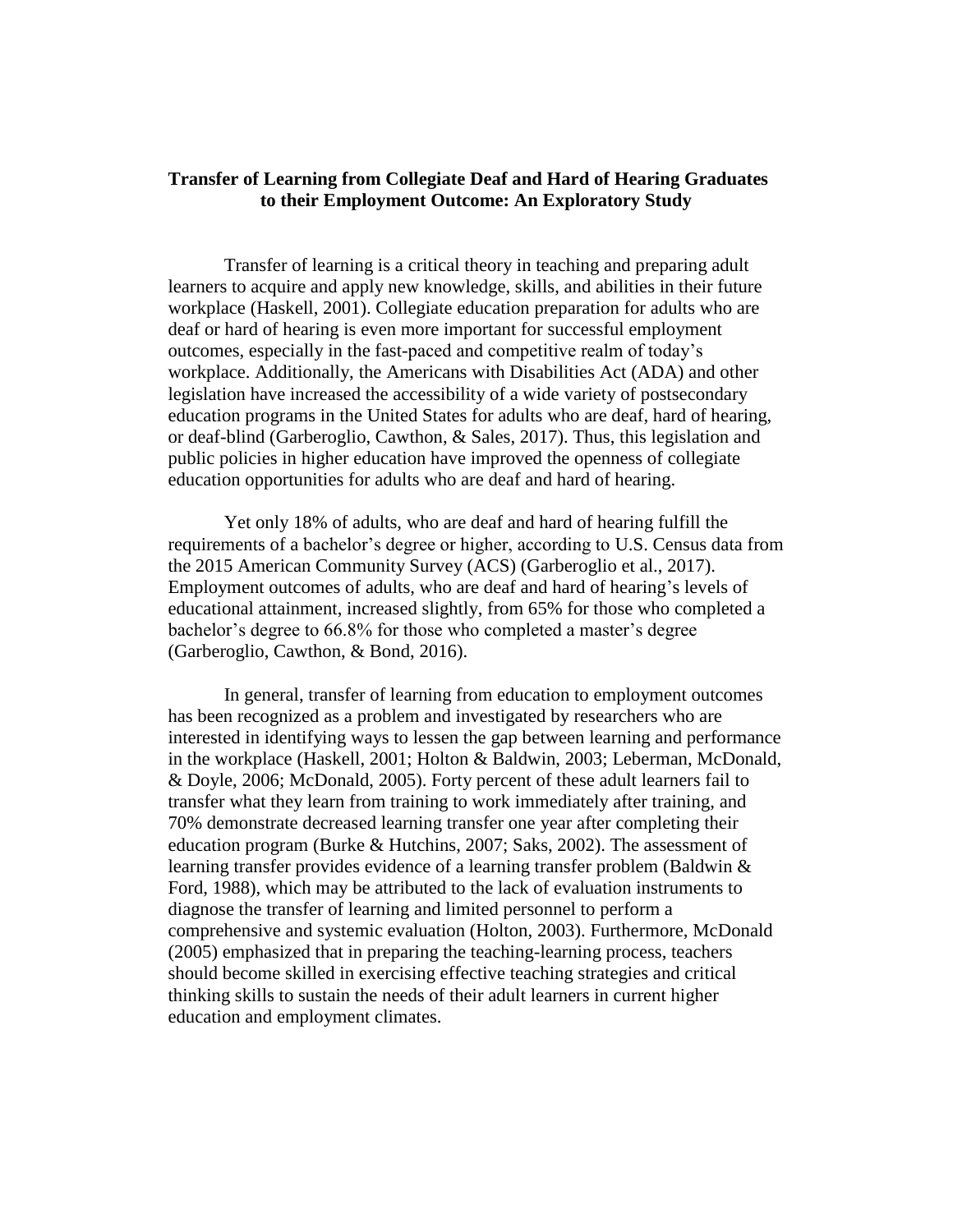The goal of this exploratory study is to investigate the extent to which deaf and hard of hearing adult graduates<sup>1</sup> were able to succeed in transfer of learning from their collegiate studies to their workplaces. The study outcomes may increase knowledge about and access for providing employment opportunities for adult learners by making employment resources available, thereby enhancing employment outcomes for recent graduates who are deaf and hard of hearing.

### **Literature Review**

The concept of transfer of learning is a significant, broad, perplexing, and multifaceted field of study. It is generally referred to as the application of knowledge and skill gained from education to the workplace (Haskell, 2001; Leberman et al., 2006). Transfer is an important implication for faculty because most employers want to know what adult learners learn in classrooms that they then absorb and apply to the workplace (Barnett, 2005). A goal of university faculty is to engage and prepare learners to apply what they learn, transferring this information from classrooms to their future employment outcomes (Borden & Rajecki, 2000). Faculty members are capable of fostering learners' activities by furthering them to more thorough and independent thinking, and deeper learning transfers from classrooms to internship settings and workplaces. The transfer of learning is an asset for job preparation, especially with increasing competition for employment in today's global economy.

Transfer of learning has two dimensions: short-term near transfer and long-term far transfer, which are differentiated by the distance between learning in the classroom and putting that knowledge to affect the quality of job performance in the workplace (Holton & Baldwin, 2003; Leberman et al., 2006; Royer, Mestre, & Dufresne, 2005). Short-term near transfer and long-term far transfer have similar initial learning situations, but there are differences in the mechanisms of automatic transfer and mindful transfer (Leberman et al., 2006). With time and repeated practice, the automatic transfer effect most likely takes place in attaining knowledge and skills mechanically from classroom context to the internship context (Goldstone & Day, 2012; Myers, 2009). In contrast, a mindful transfer effect involves long-range purposeful, conscious thought and intellectual effort that is used to lessen significant gaps or differences between the classroom context and the workplace context (Leberman et al., 2006; Willert,

 $\overline{a}$ 

<sup>&</sup>lt;sup>1</sup> In this exploratory study, the authors did not inquire about the graduates as volunteer participants' specific backgrounds. Some of the participants may identify as culturally Deaf (as denoted with an uppercase "D" while other participants may not even if they are deaf (as a lowercase "d" or hard of hearing (Middleton, Hewison, & Mueller, 1998).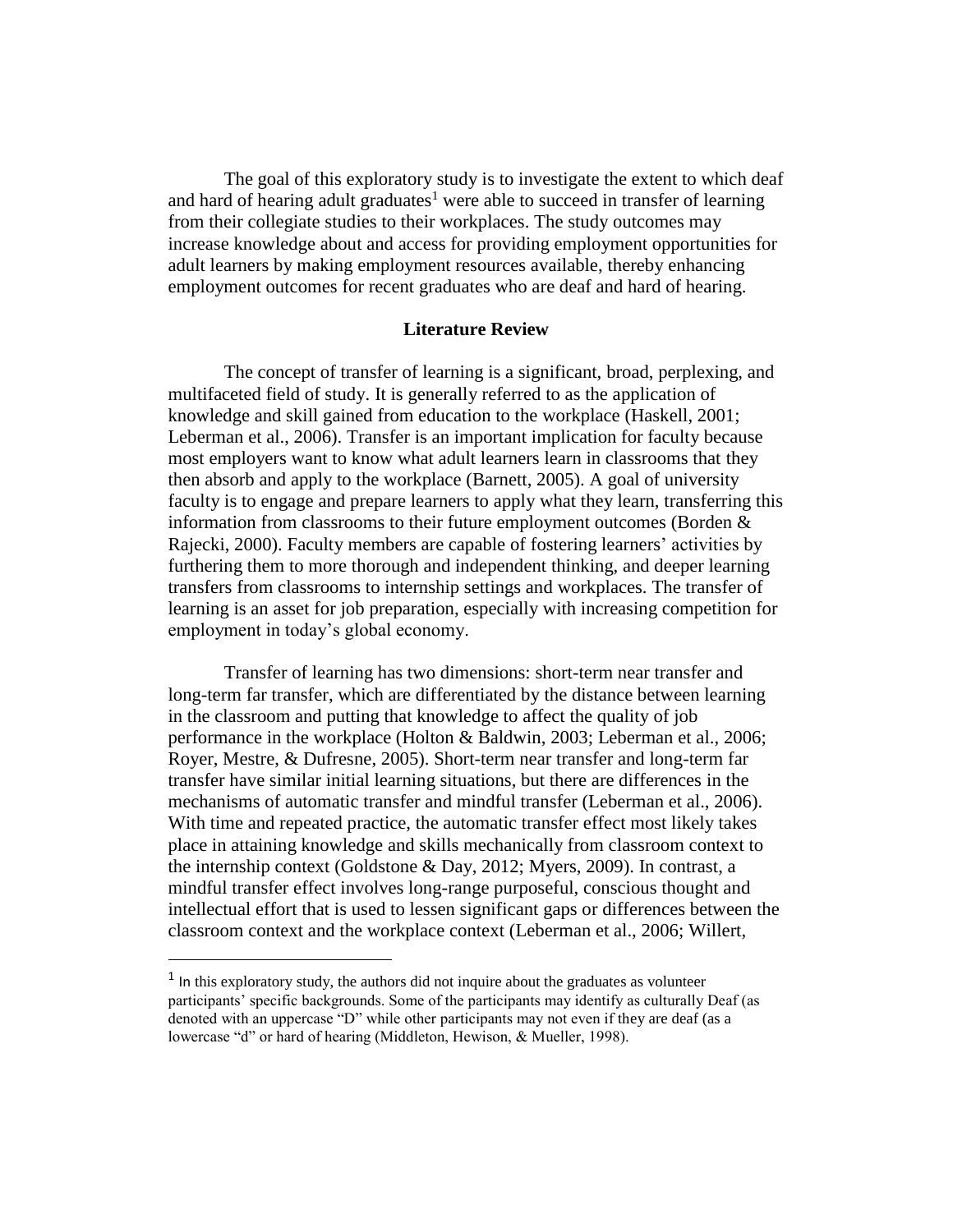Keller, & Stegeager, 2011). Without learning transfer, learning outcomes are not internalized nor easily evolved into metacognitive knowledge and skills for transference to other situations (Myers, 2009).

Short-term near transfer occurs when adult learners apply new knowledge and skills from the classroom to their performance in internship settings. This acquired knowledge and skill can exemplify near transfer if the classroom environment simulates the adult learners' internship or other work experiences outside the classroom. Near transfer signifies skills or knowledge that are transferred from one learned event within a given training program or across different training programs to another learned event in the workplace context (Chen, 2003; Leberman et al., 2006). In the classroom setting, if learners show evidence of role-playing led by faculty, they have achieved near transfer (Myers, 2009). For instance, when adult learners study Statistical Package for the Social Sciences (SPSS) data management or chemistry in the classroom, and then apply the learned content and skills to their internship setting that is an example of short-term near transfer.

Long-term far transfer moves beyond the boundaries of what is learned to include continual use, generalization, and adaptation of learned skills for application to a variety of work tasks (Holton & Baldwin, 2003). Far transfer is signified as skills or knowledge learners can apply from school contexts to nonschool contexts, such as the workplace, where they recollect what they have learned and apply it to their job (Chen, 2003; Leberman et al., 2006). For instance, if learners' knowledge and skills in SPSS data management or chemistry are used in their internship settings, they would make good use for the long term by transferring that knowledge and skill to a workplace environment.

Learning is the precursor to personal and professional growth that takes place within an adult learners' generic knowledge, skills, and abilities (KSA) preparation for employment values. A closer look at these  $21<sup>st</sup>$  century, KSAs alongside research and data are attributes demonstrated by these participants in transferring from their university degrees to their employment and potential job promotion. Boyles (2012) responded to multiple calls for educators at all levels to recognize the challenges and opportunities in today's employment and to ensure that adult learners develop the generic KSAs they need. The difference between knowledge, skills, and abilities is subtle (Lauby, 2014); knowledge is a theoretical or practical understanding of information applied directly to the participants' performance in their studies and workplace. Skills are a capability of the participants to perform a psychomotor act including a manual, verbal, or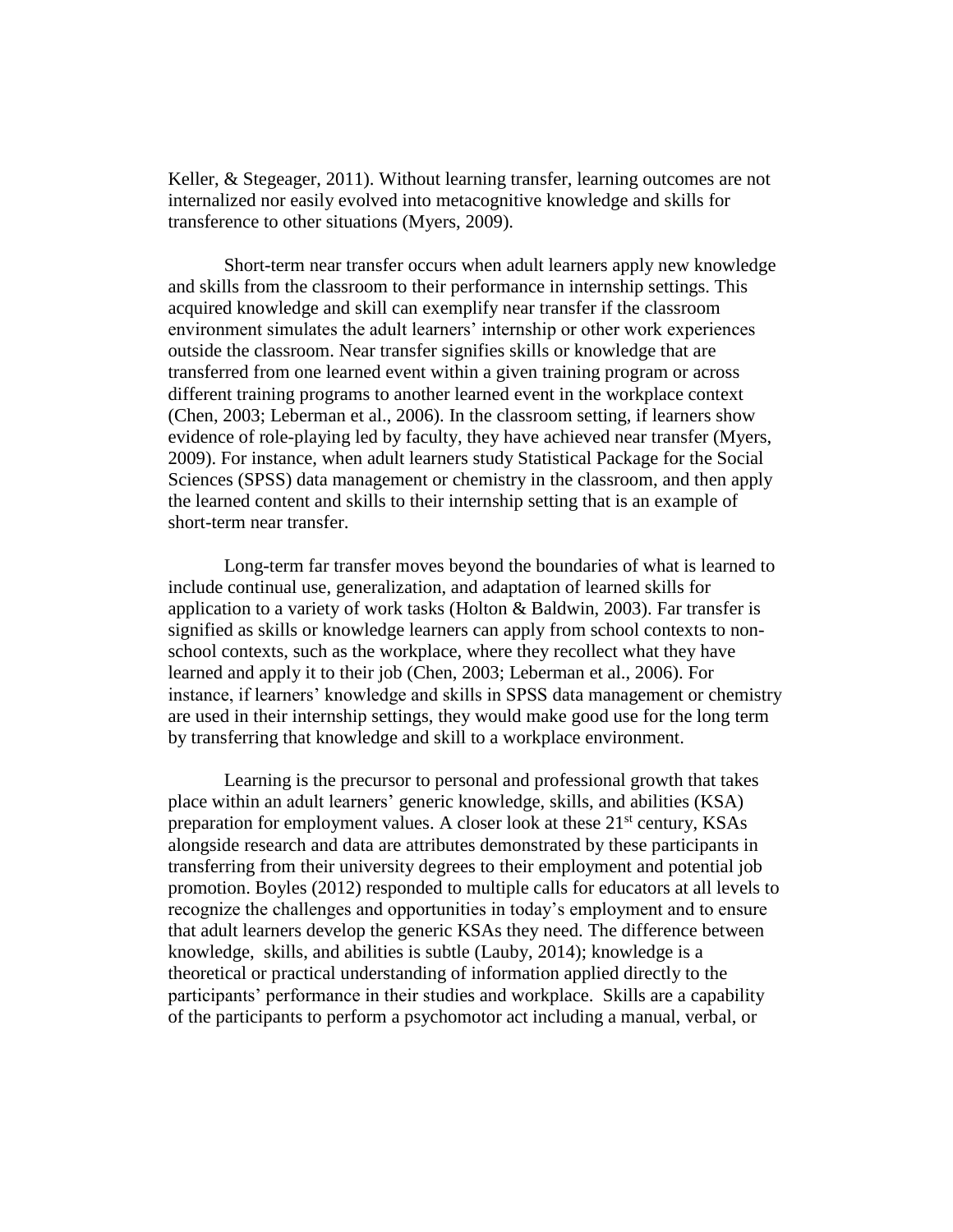mental manipulation of people, data, or thing through training or experience, and abilities are the qualitied of a performance that results in a product (Lauby, 2014).

On behalf of the Association of American Colleges and Universities, Hart Research Associates (2015) investigated and echoed that most employers placed values on graduates' knowledge, skills, and abilities (KSA), including proficiency in communication skills, teamwork skills, ethical decision-making, critical thinking, and application of knowledge in the workplace. The generic KSA questionnaire was adapted to explore and conceptualize the latent transfer of learning from the collegiate education to the employment outcomes. Grounded theory was performed by using a traditional hands-on analysis of 19 participants' responses to assist in a set of real-information data collection and the quantitative data analysis (Creswell & Creswell, 2018). The participants integrated their generic KSA preparation for employment from multiple learned classroom contexts to their workplace contexts. The KSA questionnaires are used as part of a rating process.

### **Research Question**

The research question in this study was: How well did collegiate deaf and hard of hearing graduates transfer generic knowledge, skills, and ability preparation for employment competencies from their major studies to their workplaces?

The insights and assessment of learning transfer from collegiate education to employment outcomes regarding the relationship between participants' degrees and employment outcomes were assessed by the following research activities:

- 1. Measure the general competencies of the knowledge, skills, and ability scores among deaf and hard of hearing graduates in the last three years;
- 2. Identify and utilize the specific measurements in communication and teamwork competencies in the workplace as an evidence base for describing the relationship between graduates' degrees and employment outcomes; and
- 3. Identify needs based on the findings and results to develop further study of the transfer of learning impact among deaf and hard of hearing adult learners.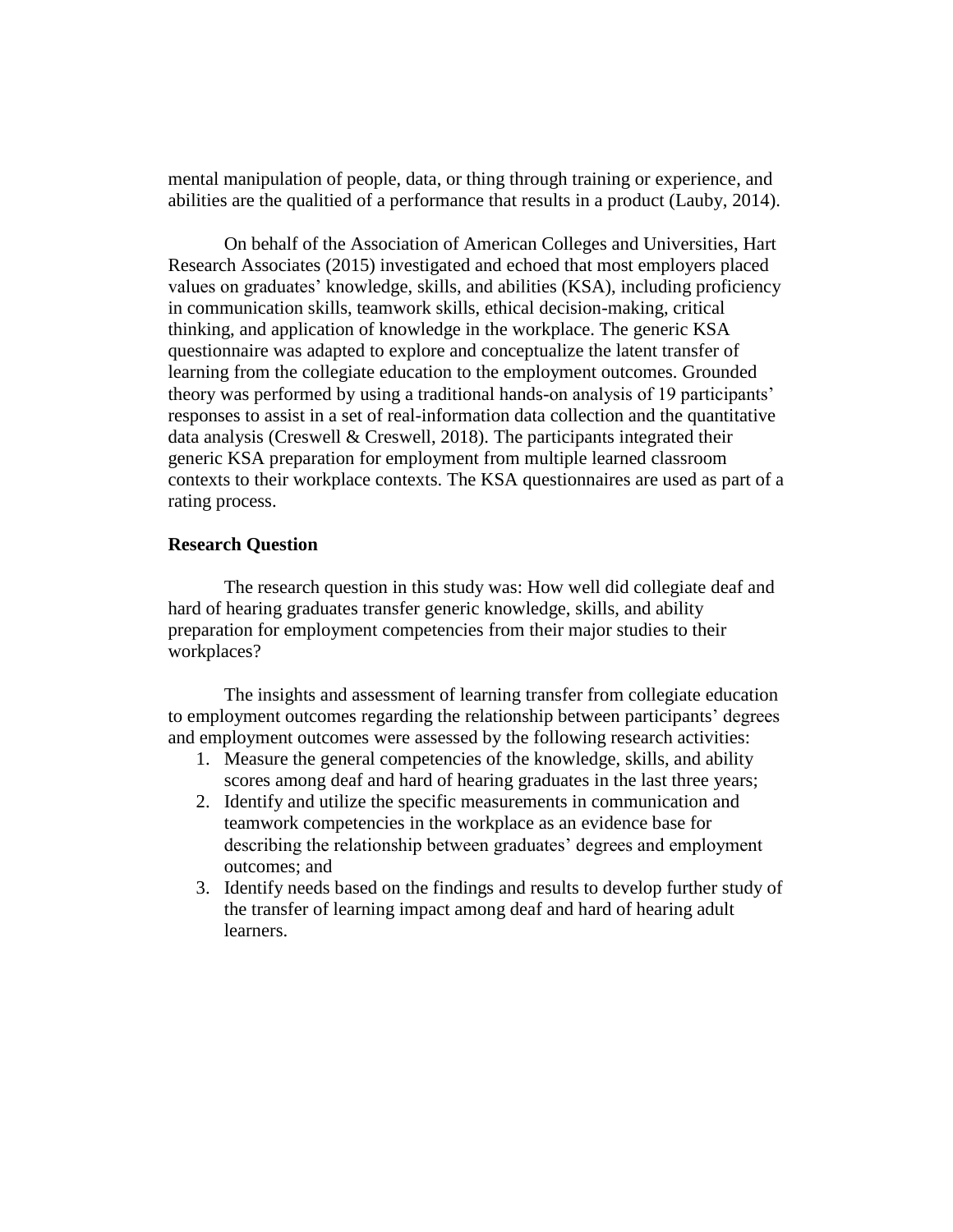## **Method**

### **Participants**

With Institutional Review Board (IRB) approval, 64 invitees, who had graduated from collegiate education within the last three years (2014-2016) from a specific academic department, were invited to participate in this research study based on a non-randomized sampling. Twenty-three of the participants had recently graduated with a bachelor's degree in government and 41 had a master's degree in public administration. Nineteen of the 64 graduates responded to an online survey (www.surveymonkey.com).

## **Measures and Procedures**

The quantitative data collection via SurveyMonkey electronically and statistical procedures included demographics, identification whether research participants were deaf or hard of hearing, preferred communication mode, education level, major(s), and work experiences. The survey instruments collected data listing two mechanisms of learning transference: 1) A generic KSA preparation for employment questionnaire, and 2) competencies in the workplace questionnaire.

The generic KSA preparation for employment questionnaire was designed to determine graduates' perceptions of their learning contexts and post-graduation employment (Crebert, Bates, Bell, Patrick, & Cragnolini, 2007). Nine KSA questions were adapted with an additional nine questions for a total of 18 questions focusing on a wide range of tasks and contexts such as major of study, communication and written skills, research skills, critical thinking skills, problem solving skills, and so forth.

From these survey questions, the quantitative data found that two competencies in the workplace were significant: communication and teamwork skills.

• Communication skills: Conveying information to another effectively and efficiently. Participants who are deaf or hard of hearing and use American Sign Language (ASL) or spoken English language with good verbal, nonverbal, and written communication skills help facilitate the sharing of information between people.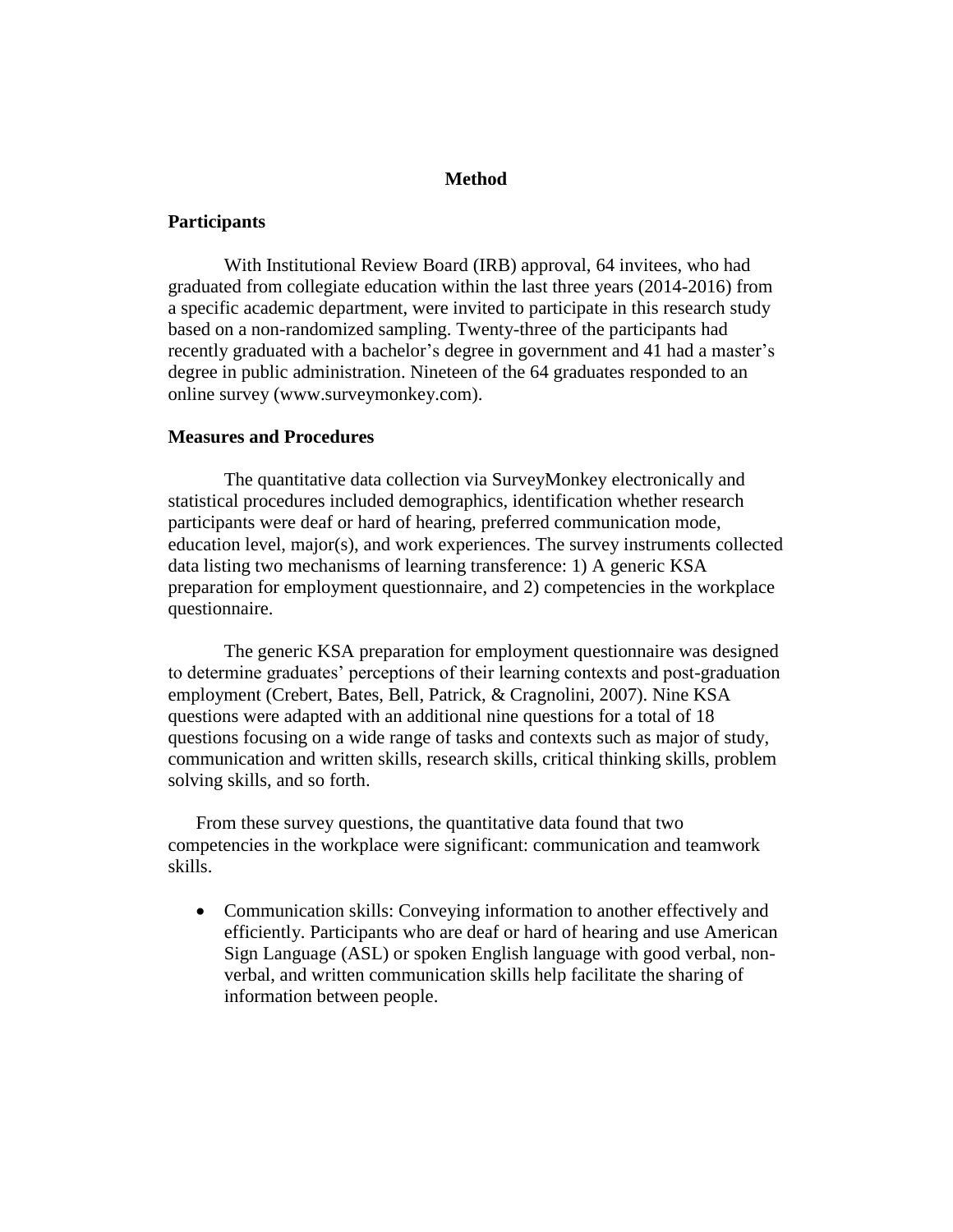• Teamwork skills: Working together cohesively towards a common goal. Adult learners create a positive working atmosphere in supporting each other by combining individual strengths to enhance team performance.

On the questionnaire, competencies in the workplace had two sets of 11 questions for communication skills and 13 questions for teamwork skills. Four of these communication skills questions were related to the needs of deaf and hard of hearing people who use ASL, sign language interpreters, and videophones to communicate in the workplace.

Completion of the questionnaires took approximately 30 minutes, although no time limit was set. A range of the Likert scale in response to each question was 1 (very weak), 2 (weak), 3 (neutral), 4 (strong), and 5 (very strong). All data from the survey were entered into a SPSS 24 version database for data analysis.

### **Results**

The results of the participants' responses to the generic KSA preparation for employment competencies and a correlational analysis of both teamwork and communication skills were explored to answer the original research question. An analysis of the independent sample t test was discovered that recognized significant differences between female and male participants.

The KSA, communication, and teamwork competencies in the workplace culminated in a positive transfer of learning from these collegiate deaf and hard of hearing participants' graduation to their employment outcomes. This study also uncovered a deeper analysis of significant differences between female and male participants' communication and teamwork skills.

Twenty-eight of the 64 invited participants responded to the online survey. Eight of the responders opted out after they responded in the affirmative to the question of whether or not they were currently employed. This left 20 participants, of which one was eliminated because she or he did not meet the participation criteria. That left 19 participants who reported being directly, affected by the transfer of learning from graduations to employment outcomes.

## **Demographics**

The gender differentiation in the study included 8 females and 11 males, ranging age from 22 to 52 years ( $M = 34.89$ ,  $SD = 8.84$ ). Fifteen identified as deaf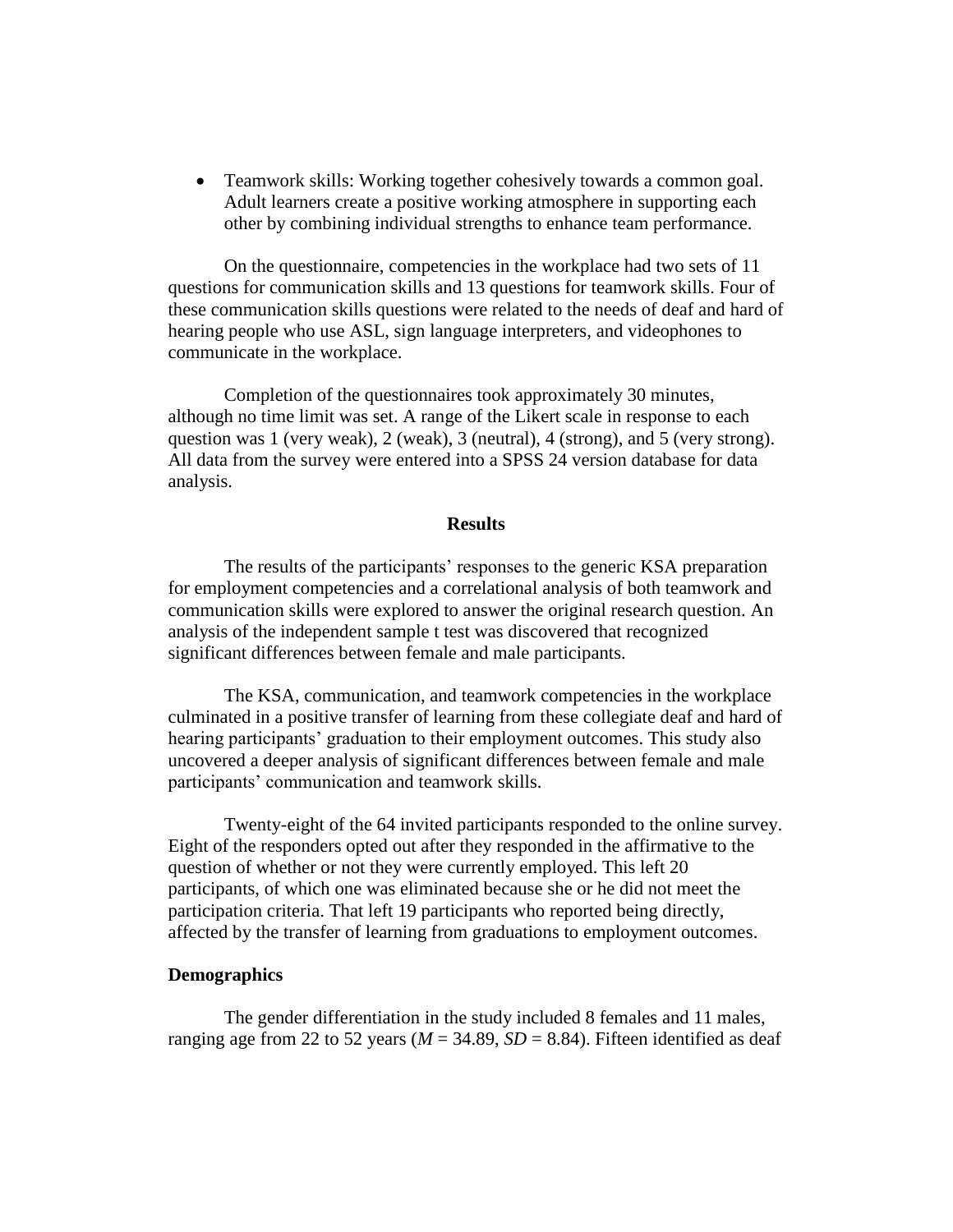and four identified as hard of hearing while 17 participants reported their primary communication preference as ASL, one reported spoken English, and one for written English.

Most of the participants held a master's degree  $(n = 14, 73.7\%)$ , while five had a bachelor's degree, including two who held dual degrees (*n* = 5, 25.3%). The majority (11 or 57.9%) identified as European American/White, four as African American/Black (21.1%), two as Latino/Hispanic (10.5%), one as Asian/Asian American (5.3%), and one as Biracial or Multiracial (5.3%). With respect to employment status, the majority of the participants held various positions related to their fields of study ( $n = 10, 52.6\%$ ) as shown in the Table 1.

| Sample Demographics $(n = 19)$                                    |                          |       |
|-------------------------------------------------------------------|--------------------------|-------|
| Demographic                                                       | n                        | $\%$  |
| Gender                                                            |                          |       |
| Female                                                            | 8                        | 42.1% |
| Male                                                              | 11                       | 57.9% |
| <b>Hearing Status</b>                                             |                          |       |
| Deaf                                                              | 15                       | 78.9% |
| Hard of Hearing                                                   | $\overline{\mathcal{A}}$ | 21.1% |
| Preference of Communication Mode                                  |                          |       |
| American Sign Language                                            | 17                       | 89.5% |
| English Spoken Language                                           | 1                        | 5.25% |
| <b>English Written Language</b>                                   | 1                        | 5.25% |
| Ethnicity                                                         |                          |       |
| European American/White                                           | 11                       | 57.9% |
| <b>African American/Black</b>                                     | 4                        | 21.1% |
| Latino/Hispanic                                                   | 2                        | 10.5% |
| Asian/Asian American                                              | 1                        | 5.3%  |
| <b>Biracial or Multiracial</b>                                    | 1                        | 5.3%  |
| Level of Education                                                |                          |       |
| Master's Degree                                                   | 14                       | 73.7% |
| Bachelor's Degree                                                 | 5                        | 26.3% |
| Employment                                                        |                          |       |
| Positions related to her/his college degree                       | 10                       | 52.6% |
| Position not related to her/his college degree                    | 4                        | 21.1% |
| Continuing to advance studies                                     | 2                        | 10.5% |
| Unemployed but have been employed before                          | $\mathbf{1}$             | 5.3%  |
| Working in a position either related to or not related to her/his | 1                        | 5.3%  |
| college degree, and continuing to advance studies                 |                          |       |
| Working in a temporary position related to her/his degree         | 1                        | 5.3%  |

*Sample Demographics (n = 19)*

Table 1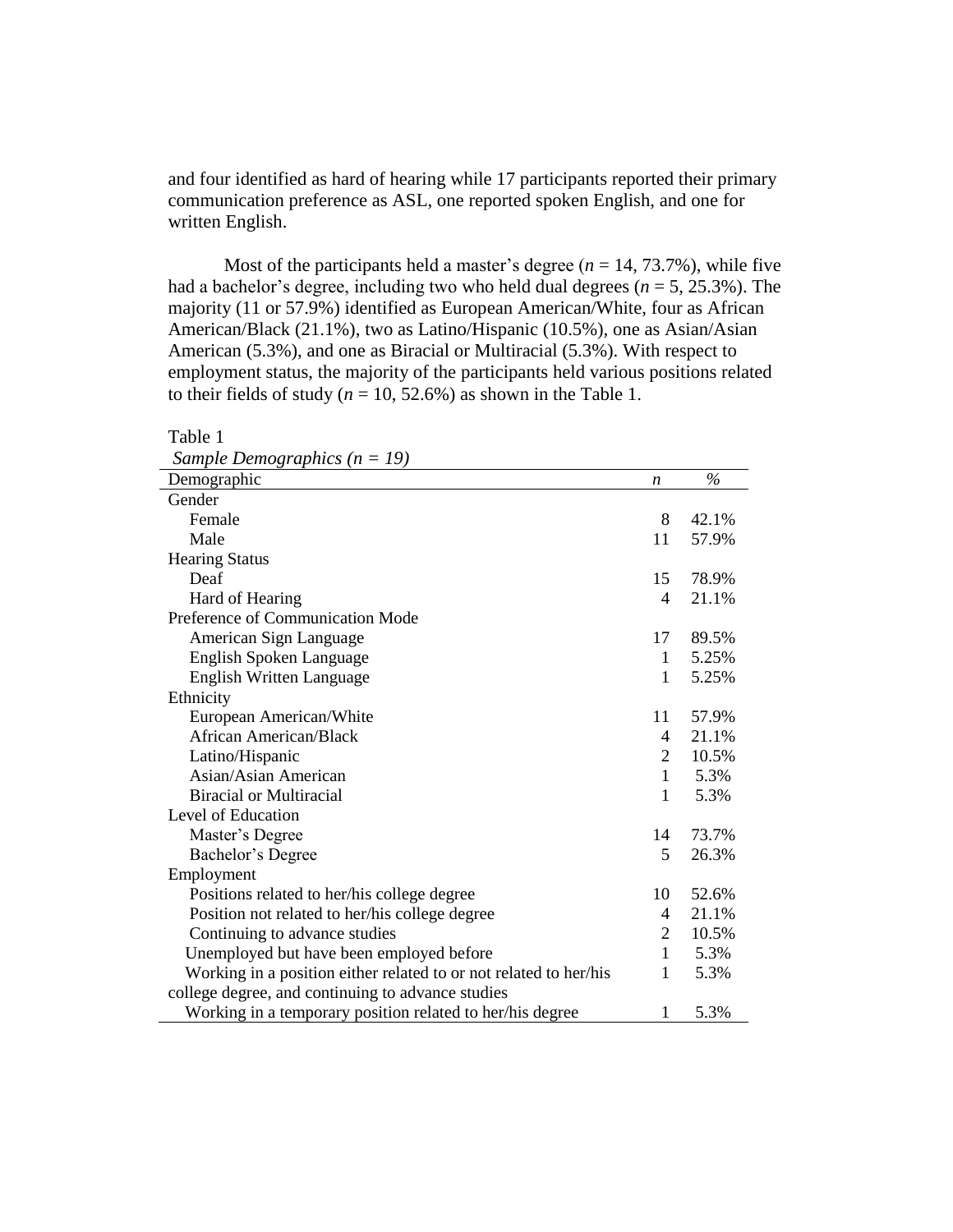# **KSAs**

All 19 participants responded to each item relevant to the general competencies of the KSAs in the transfer of learning climate from their studies to the workplace. The participants' responses indicated a strong and positive correlation between university preparation for employment and successful employment experiences ( $r_s = .726$ ,  $p < .001$ ). The variability of the KSA, as shown in Table 2, identified the order of strong responses: ability to work with a team (100%); interpersonal skills (94.8%); general knowledge in the field of the participants' major study (84.2%); ability to communicate with non-experts (84.2%) and ability to work with diverse population (84.2%). Weak responses from the participants were as follows: creativity skills or generating new ideas (15.8%); research skills (11.1%); and learn and apply new knowledge and skill in practice (10.5%). Most neutral responses were related to communication and written skills (31.6%); ethical commitment (21.1%); and research skills (16.75%).

### Table 2

*Knowledge, Skills, and Ability Scores (n = 19)*

| Generic knowledge, skills, and       | Mdn | Low   | Neutral | High     |
|--------------------------------------|-----|-------|---------|----------|
| ability preparation for employment   |     | (Very |         | (Strong/ |
| questionnaire                        |     | weak/ |         | Very     |
|                                      |     | Weak) |         | strong)  |
| General knowledge in the field of    | 4   | 0%    | 15.8%   | 84.2%    |
| your major study **                  |     |       |         |          |
| Utilizing general knowledge of your  | 4   | 5.3%  | 15.8%   | 78.9%    |
| major study in the workplace **      |     |       |         |          |
| Learn and apply new knowledge and    | 4   | 10.5% | 15.8%   | 73.7%    |
| skill in practice *                  |     |       |         |          |
| Planning, organizing, implementing   | 4   | 10.5% | 10.5%   | 78.9%    |
| time management **                   |     |       |         |          |
| Communication and written skills *   | 4   | 0%    | 31.6%   | 73.7%    |
| Computing skills (word processing,   | 5   | 10.6% | 5.3%    | 84.2%    |
| database, other utilities) **        |     |       |         |          |
| Research skills **                   | 4   | 11.1% | 16.7%   | 72.2%    |
| Ability to retrieve and analyze      | 4   | 10.5% | 10.5%   | 78.9%    |
| information from different sources * |     |       |         |          |
| Critical thinking skills *           | 5   | 5.3%  | 15.8%   | 78.9%    |
| Creativity skills or generating new  | 4   | 15.8% | 5.3%    | 78.9%    |
| ideas *                              |     |       |         |          |
| Problem solving skills **            | 5   | 10.5% | 10.5%   | 78.9%    |
| Decision making skills *             | 5   | 5.3%  | 15.8%   | 78.9%    |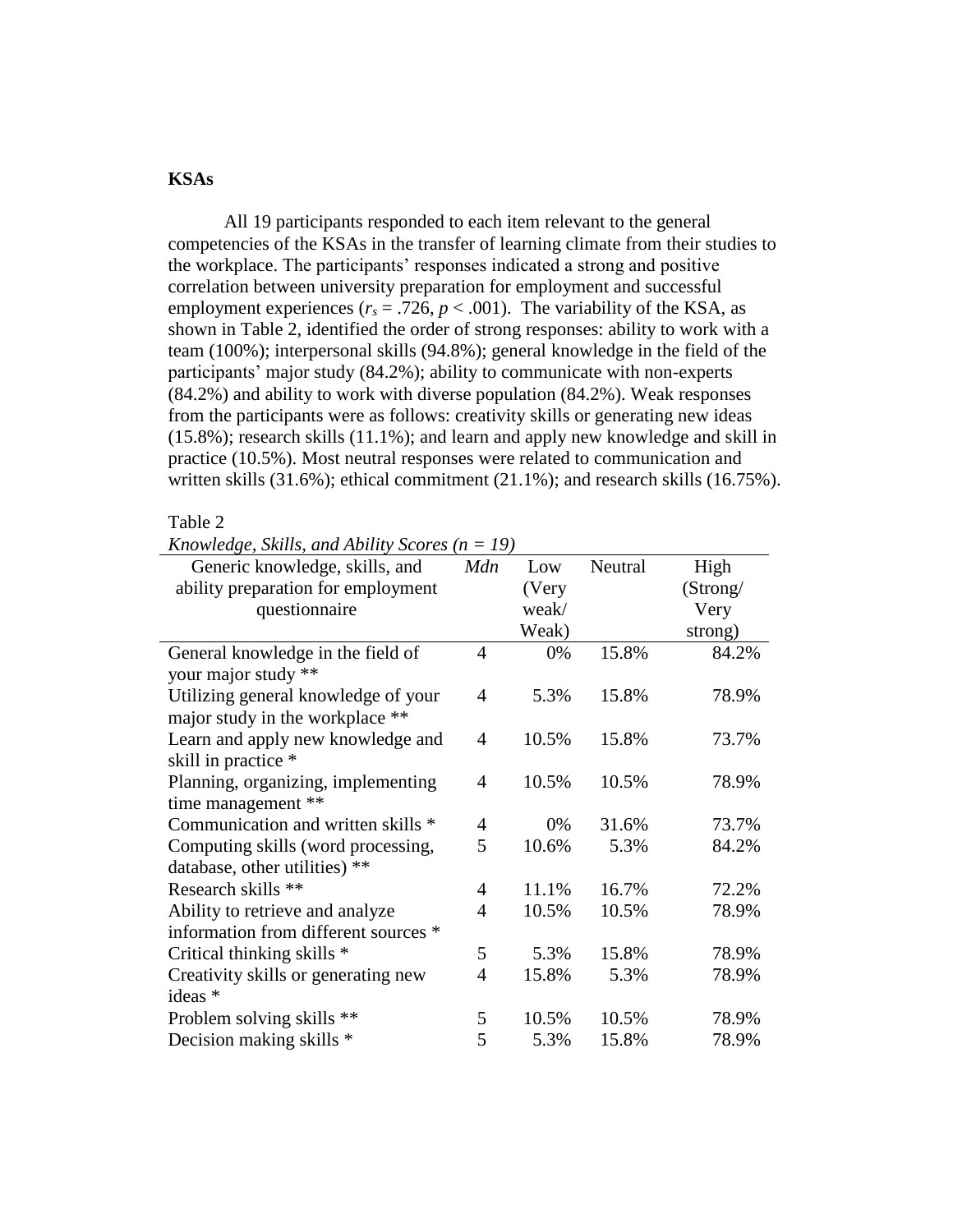| Ability to work with a team *    |   | $0\%$ | 0%    | 100%  |
|----------------------------------|---|-------|-------|-------|
| Interpersonal skills **          | 5 | $0\%$ | 5.3%  | 94.8% |
| Leadership <sup>**</sup>         | 4 | 10.5% | 5.3%  | 84.2% |
| Ability to communicate with non- | 5 | 5.3%  | 10.5% | 84.2% |
| experts $**$                     |   |       |       |       |
| Ability to work with diverse     |   | 5.3%  | 10.5% | 84.2% |
| populations *                    |   |       |       |       |
| Ethical commitment *             |   | $0\%$ | 21.1% | 78.9% |

\* Author adapted nine questions with permission from the Association of American Colleges and Universities. Falling Short? College Learning and Career Success by Hart Research Associates (January 2015).

\*\* Author added nine questions.

# **Employment Outcomes**

Next, after responding to questions covering generic KSA questionnaires, all 19 participants were asked about their job titles at their current place of employment and major studies as listed in Table 3. In addition, self-reported salaries were cross-tabulated by gender in Table 4.

## Table 3

à.

*Participants' Job Titles and Major Study Degrees (n = 19)*

|     | <b>Job Title</b>                        | Major Study Degree                    |
|-----|-----------------------------------------|---------------------------------------|
| 1.  | <b>Administrative Officer</b>           | Master of Public Administration       |
|     |                                         | (MPA)                                 |
| 2.  | Analyst                                 | Bachelor of Arts (BA) in              |
|     |                                         | Government                            |
| 3.  | Program Assistant                       | <b>MPA</b>                            |
| 4.  | Director of Operations                  | <b>MPA</b>                            |
| 5.  | Diversity and Inclusion Specialist      | <b>MPA</b>                            |
| 6.  | <b>Ethics Officer</b>                   | <b>MPA</b>                            |
| 7.  | Executive Director $(501 (c)(3)$ Public | <b>MPA</b>                            |
|     | Charitable Organization                 |                                       |
| 8.  | <b>Program Coordinator</b>              | <b>BA</b> in Government               |
| 9.  | <b>Graduate Assistant</b>               | <b>BA</b> in Government/International |
|     |                                         | <b>Studies</b>                        |
| 10. | Human Resources Specialist              | <b>MPA</b>                            |
| 11. | <b>Immigration Service Officer</b>      | <b>BA</b> in International Studies    |
| 12. | Occupational Communication              | <b>MPA</b>                            |
|     | Specialist                              |                                       |
| 13. | <b>Special Teacher</b>                  | <b>MPA</b>                            |
| 14. | <b>Business Technologist</b>            | <b>MPA</b>                            |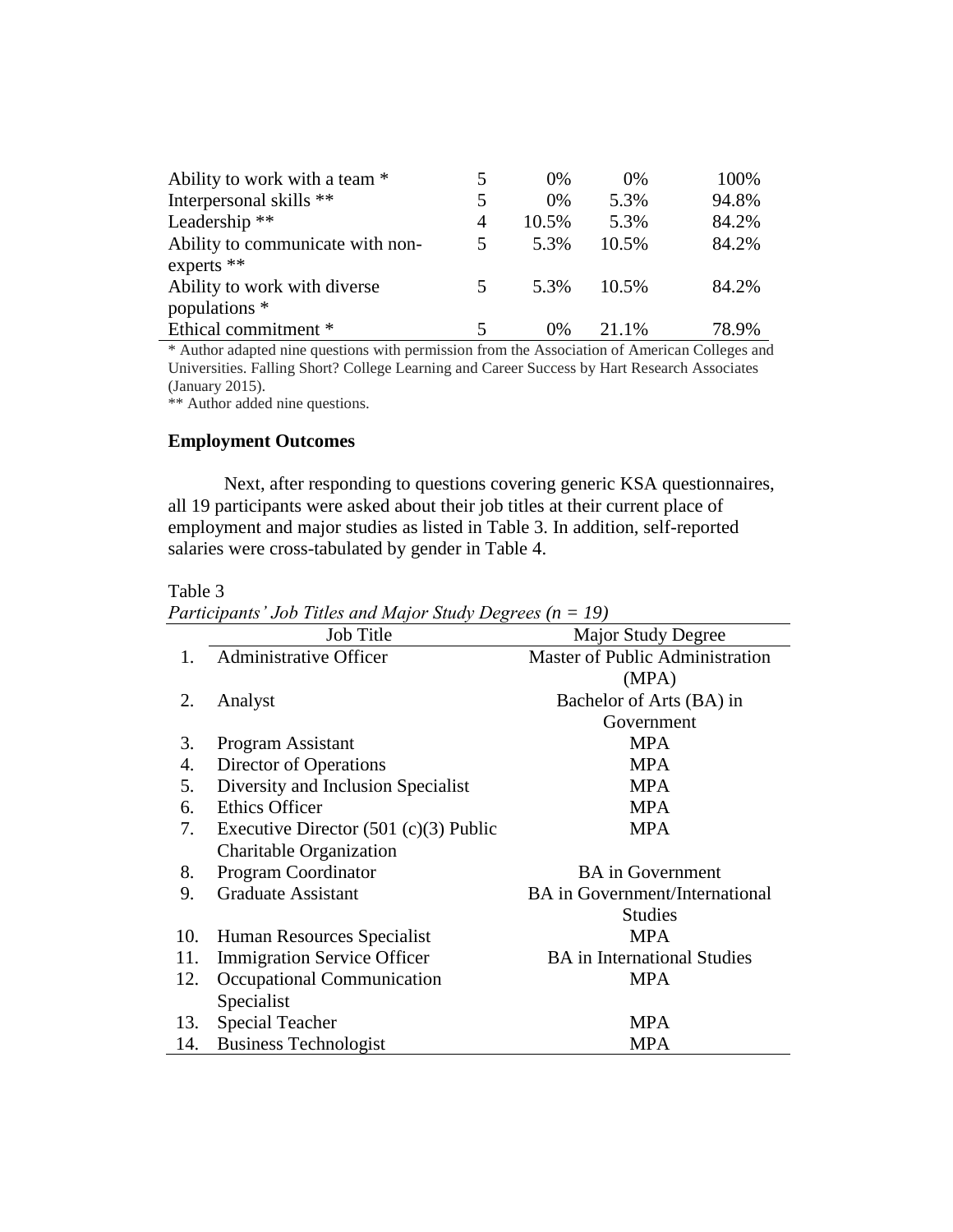| 15. Human Resources Assistant | <b>MPA</b>                         |
|-------------------------------|------------------------------------|
| 16. Director of Basketball    | <b>MPA</b>                         |
| Operations/Scout              |                                    |
| 17. Administrator             | <b>BA</b> in International Studies |
| 18. Legislative Analyst       | <b>MPA</b>                         |
| 19. Human Resource Recruiter  | <b>MPA</b>                         |

### Table 4

| Degrees and Salary Ranges ( $n = 19$ ) |
|----------------------------------------|
|----------------------------------------|

| <b>Salary Range</b>   | n  | n             | Female | Male | Total   |
|-----------------------|----|---------------|--------|------|---------|
|                       | BA | MA            |        |      | Percent |
| \$39,999 or less      | 4  | 4             | 2      | 6    | 42.1%   |
| \$40,000 - \$59,999   |    | 5             | 3      |      | 31.6%   |
| \$60,000 - \$79,999   |    |               | 0      |      | 0%      |
| \$80,000 - \$99,999   |    |               |        |      | 10.5%   |
| $$100,000 - $119,999$ |    | $\mathcal{D}$ | 2      |      | 10.5%   |
| \$120,000 - \$139,999 |    |               | 0      |      | 5.3%    |
| Total                 |    | 14            |        |      | 100%    |

### **Competencies in the Workplace**

This exploratory study emerged on two of four competencies in the workplace: communication skills and teamwork skills since these two competencies garnered the highest scores with no outliers. Each competency served as a basis for a dimension of the transfer of learning from studies to the workplace that could be used to measure graduates' communication and teamwork competencies in their current workplace. Effective communication skills on the job as listed by participants included sign language, writing, listening, and mutual understanding. Teamwork skills included interpersonal skills, negotiation, and group effectiveness that inspires people to work together productively.

A correlational analysis was conducted using the Likert scale in the general skills section. The participating groups'  $(n = 19)$  self-evaluation of their own specific competencies in the workplace revealed statistical frequencies variables: 1) Communication skills and 2) Teamwork skills. Participants gave the highest ratings in communication skills (*M* =4.27, *SD* = .711) and teamwork skills  $(M = 4.39, SD = .596)$ . There was also a significant correlation between the scores of teamwork skills and the scores of communication skills ( $r_s = 0.865$ ,  $p < 0.001$ ). Thus, participants who scored higher teamwork skill levels also reported higher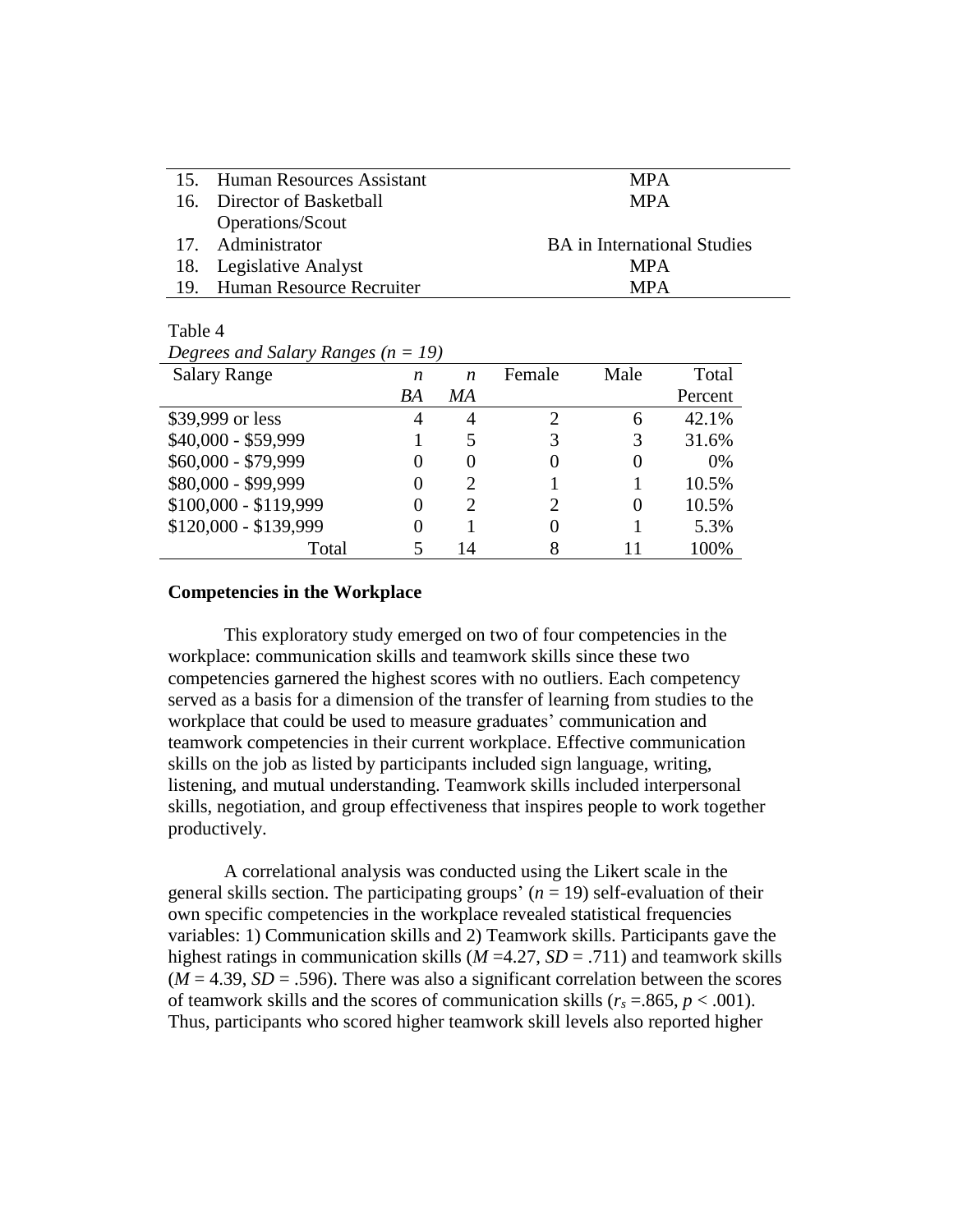communication skill levels. It is separate and different from assessing actual performance at the workplace.

### **Communication Skills**

An independent sample *t* test was conducted to evaluate communication competency scores between males and females. There was a significant difference in the average score for communication competency between female participants  $(M = 3.79, SD = .578)$  and male participants  $(M = 4.49, SD = .673)$ ,  $(t(17) = -$ 2.34,  $p = 0.032$ ). The resulting correlation between scores of KSA and scores of communications Skills ( $r_s = .843$ ,  $p < .001$ ) is noteworthy.

With respect to communication skills by gender, using an alpha level of .05, an independent sample *t* test was conducted to evaluate scores. Results indicated a significant difference between female  $(n = 8)$  and male  $(n = 11)$  as indicated notably by the following:

- Males ( $M = 4.09$ ,  $SD = 1.64$ ) are more likely than females ( $M = 2.37$ ,  $SD =$ 1.30) to communicate effectively with a large group of more than 10 people without interpreters in their current work environment  $(t(17) = -$ 2.44,  $p = .026$ ; and
- Males ( $M = 4.63$ ,  $SD = .674$ ) are more likely than females ( $M = 3.75$ ,  $SD =$ .707) to write reports, letters, or other documents in their current work environment (*t* (17) = -2.77, *p* = .013).

The data presents a profile of all 19 participants' self-reported analyses in their responses to communication skills questionnaires (see Table 5). The range of the Likert scale in the Table 5 chart is a high average of 4.20. Two of the questionnaires relevant to communication skills revealed weak (31.6%) effectiveness in groups of 3-10 and more than 10 people without interpreters in their work environments. One major component of any communication interaction is differences between participants' (89.5%) preference of using American Sign Language and their co-workers and supervisors' using spoken English language to communicate in their work environments.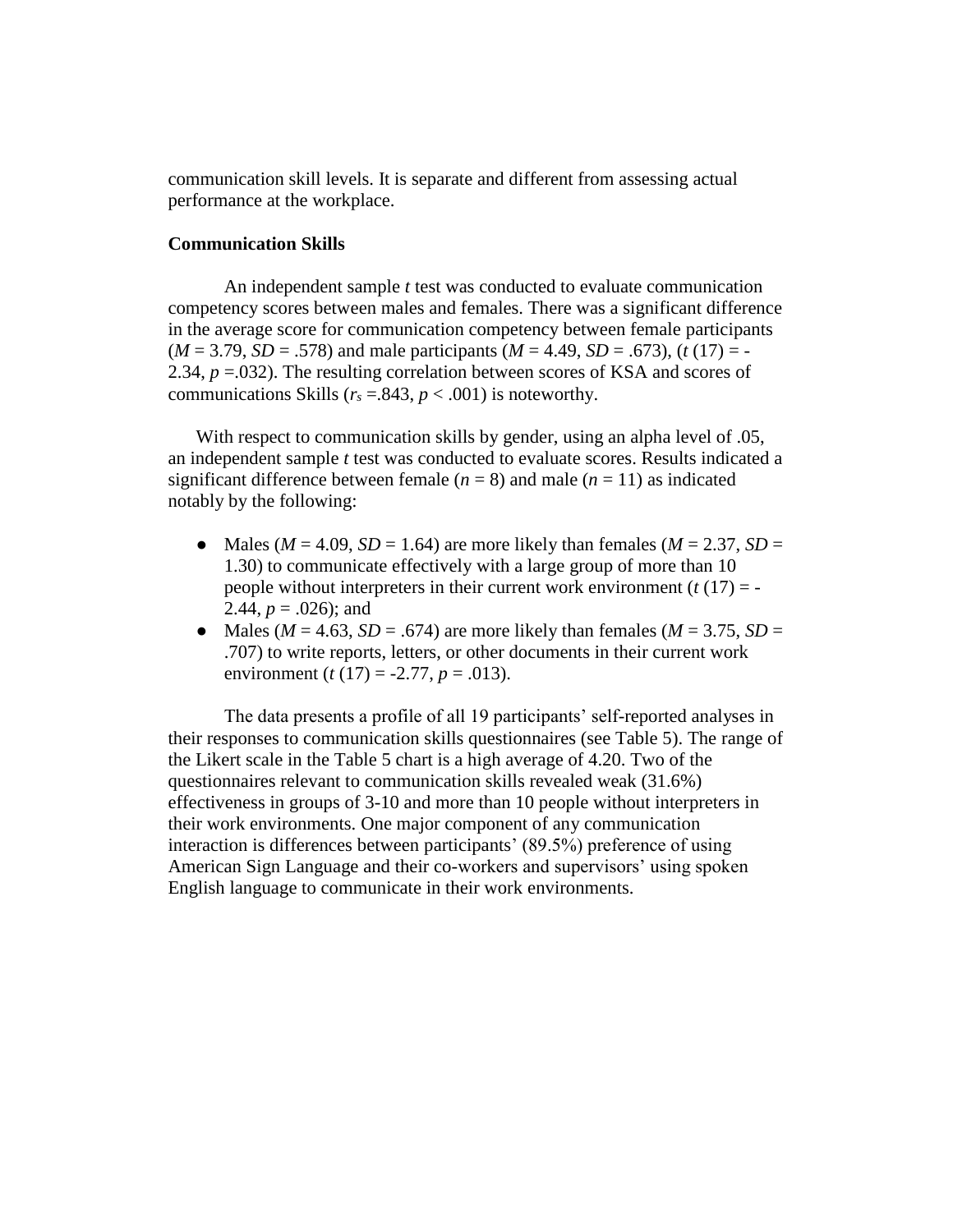| Table 5                                           |                |                       |         |                          |
|---------------------------------------------------|----------------|-----------------------|---------|--------------------------|
| <i>Communication Skills Scores</i> ( $n = 19$ )   |                |                       |         |                          |
| <b>Communication Skills Questionnaire</b>         | Mdn            | Low<br>(Very<br>Weak/ | Neutral | High<br>(Strong/<br>Very |
|                                                   |                | Weak)                 |         | Strong)                  |
| Communicate effectively on a one-                 | 5              | 5.3%                  | 10.5%   | 84.2%                    |
| to-one basis without interpreters in              |                |                       |         |                          |
| my current work environment.                      |                |                       |         |                          |
| Communicate effectively in a group                | 4              | 31.6%                 | 10.5%   | 57.9%                    |
| of 3-10 people without interpreters               |                |                       |         |                          |
| in my current work environment.                   |                |                       |         |                          |
| Communicate effectively in a group                | 4              | 31.6%                 | 15.8%   | 52.6%                    |
| of more than 10 people without                    |                |                       |         |                          |
| interpreters in my current work                   |                |                       |         |                          |
| environment.                                      |                |                       |         |                          |
| Communicate by telephone,                         | 4              | 0%                    | 10.5%   | 89.5%                    |
| videophone, or other means in my                  |                |                       |         |                          |
| current work environment.                         |                |                       |         |                          |
| Write reports, letters, or other                  | $\overline{4}$ | 0%                    | 21.1%   | 79%                      |
| documents in my current work                      |                |                       |         |                          |
| environment.                                      |                |                       |         |                          |
| Express ideas clearly in my current               | 5              | 0%                    | 15.8%   | 84.2%                    |
| work environment.                                 |                |                       |         |                          |
| Write directions and procedures in                | 4              | 10.5%                 | 21.1%   | 68.4%                    |
| my current work environment.                      | 5              | 5.3%                  | 21.1%   |                          |
| Manage, guide, and facilitate a                   |                |                       |         | 73.7%                    |
| group activity in my current work<br>environment. |                |                       |         |                          |
| Interact easily with supervisors and              | 5              | 0%                    | 5.3%    | 94.8%                    |
| co-workers from a variety of                      |                |                       |         |                          |
| backgrounds in my current work                    |                |                       |         |                          |
| environment.                                      |                |                       |         |                          |
| Research, gather, and organize                    | 4              | 0%                    | 5.3%    | 94.8%                    |
| information to support ideas in my                |                |                       |         |                          |
| current work environment.                         |                |                       |         |                          |
| Use electronic mail, social media,                | 5              | 0%                    | 5.3%    | 94.8%                    |
| and other means of technology to                  |                |                       |         |                          |
| communicate in my current work                    |                |                       |         |                          |
| environment.                                      |                |                       |         |                          |
| <b>Average rating</b>                             |                |                       |         | 4.20                     |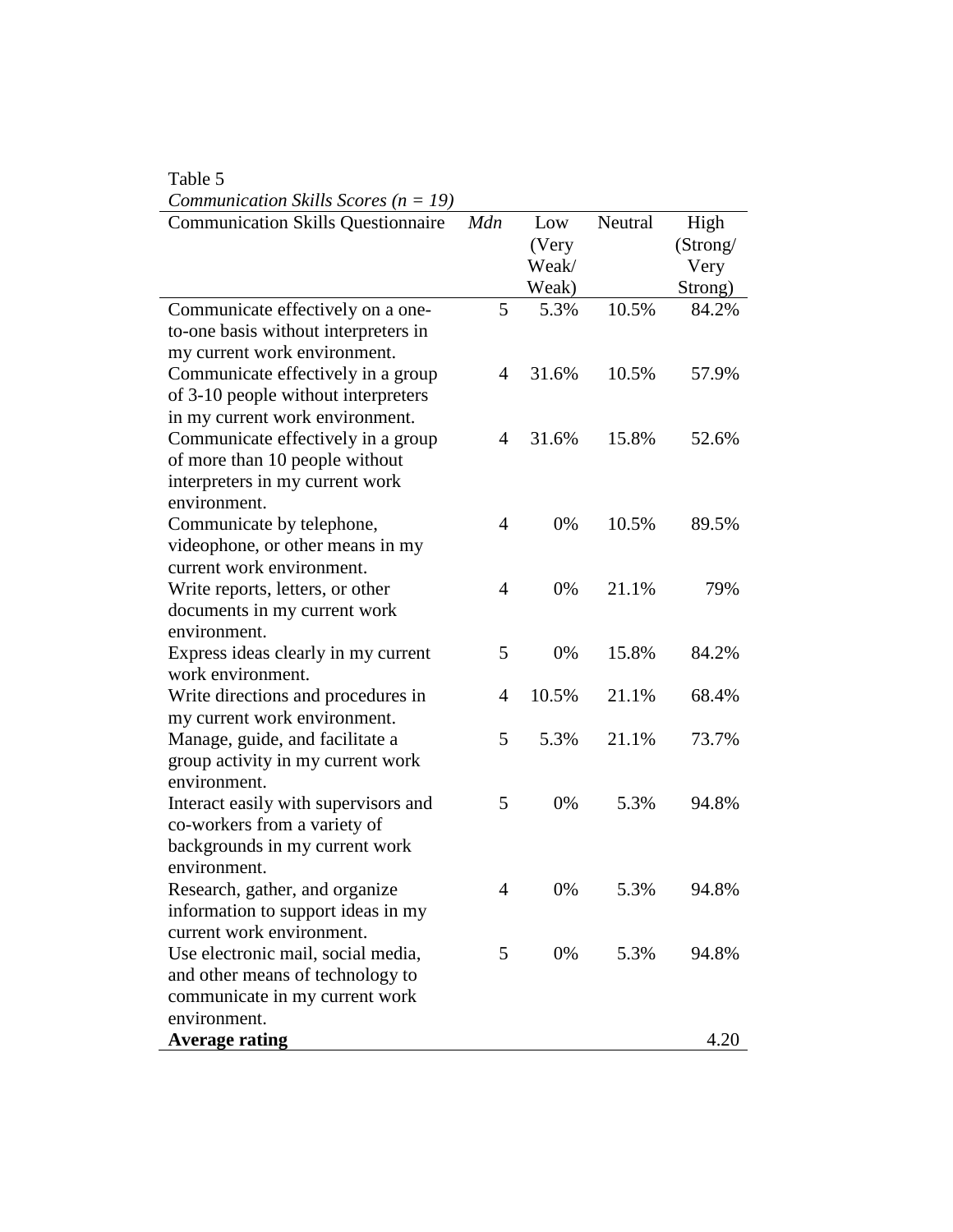## **Teamwork Skills**

Table 6

An independent sample *t* test was conducted to evaluate teamwork competency scores between males and females, using an alpha level of .05. A significant difference between females ( $n = 8$ ) and males ( $n = 11$ ) was indicated by the following:

- Males ( $M = 4.72$ ,  $SD = .467$ ) are more likely than females ( $M = 4.12$ ,  $SD =$ .640) to listen actively to co-workers' comments/questions in their current work environment, (*t* (17) = -2.37, *p* = .029);
- Males ( $M = 4.81$ ,  $SD = .404$ ) are more likely than females ( $M = 3.87$ ,  $SD =$ .991) to assume responsibility for ensuring a task is completed in their current work environment  $(t(17) = -2.87, p = -.011)$ ; and
- Males ( $M = 4.82$ ,  $SD = .404$ ) are more likely than females ( $M = 4.25$ ,  $SD =$ .707) to teach and help co-workers as a part of a team in their current work environment (*t* (17) = -2.22, *p* = .040).

The data presented a profile of all 19 participants' self-reported analyses in their responses to teamwork skills questionnaires (see Table 6). The range of the Likert scale in the Table 6 chart is a high average of 4.39. Only one of the survey questions indicated weak/neutral (42.1%) in how participants help and relieve tension by joking or "lightening up" in their current work environments.

| Teamwork Skills Scores ( $n = 19$ )      |     |       |         |          |
|------------------------------------------|-----|-------|---------|----------|
| <b>Teamwork Skills Questionnaire</b>     | Mdn | Low   | Neutral | High     |
|                                          |     | (Very |         | (Strong/ |
|                                          |     | Weak/ |         | Very     |
|                                          |     | Weak) |         | Strong)  |
| Offer information and opinions to        | 4   | 0%    | 0%      | 100%     |
| supervisors and co-workers in my current |     |       |         |          |
| work environment.                        |     |       |         |          |
| Start the group task in my current work  | 4   | 5.3%  | 15.8%   | 79%      |
| environment                              |     |       |         |          |
| Suggest answers to solve problems in my  | 4   | $0\%$ | 10.5%   | 89.5%    |
| current work environment.                |     |       |         |          |
| Listen actively to co-workers'           | 5   | $0\%$ | 5.3%    | 94.7%    |
| comments/questions in my current work    |     |       |         |          |
| environment.                             |     |       |         |          |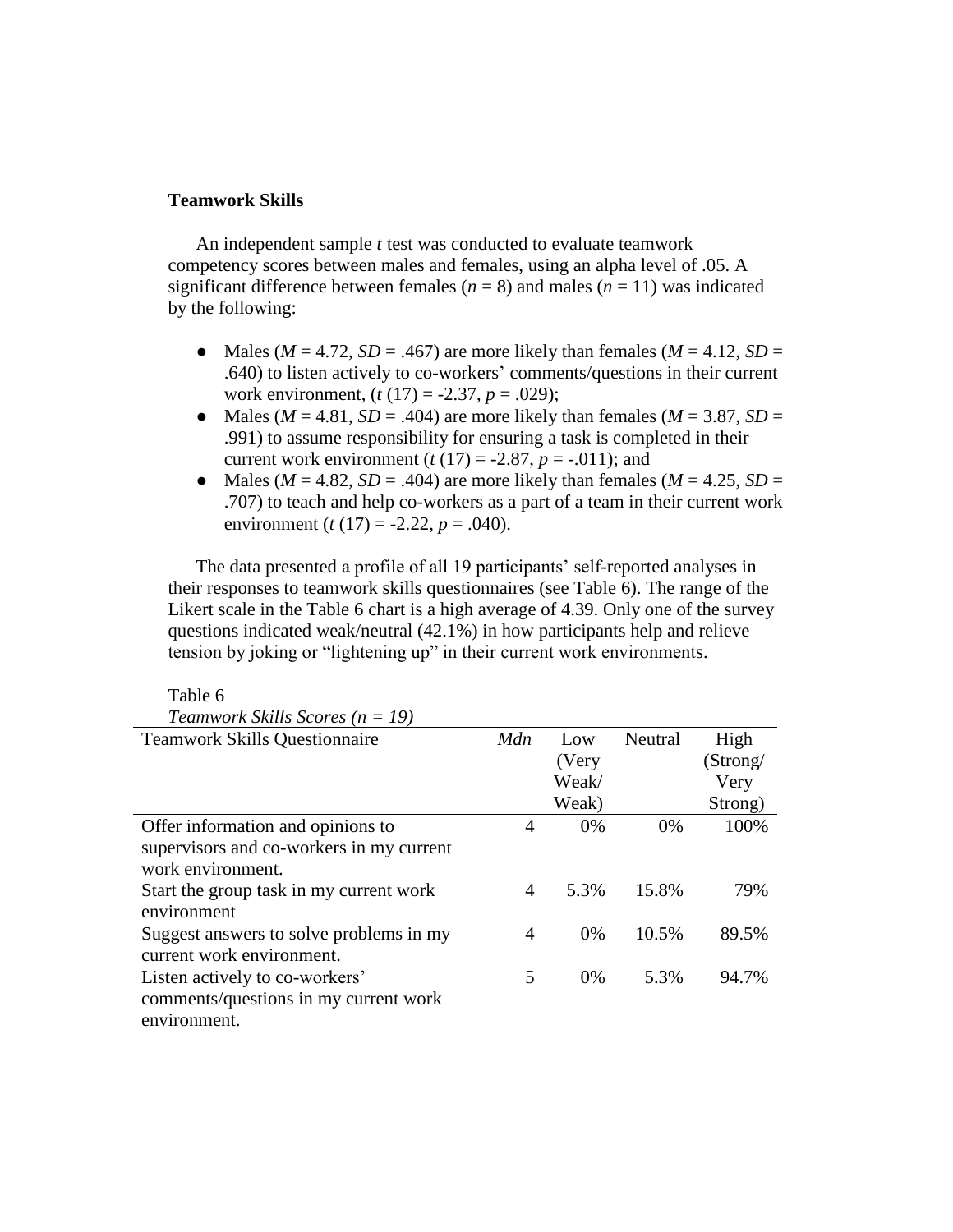| Provide positive feedback to supervisors and<br>co-workers in my current work environment.                             | 4 | 0%    | 10.5% | 89.5% |
|------------------------------------------------------------------------------------------------------------------------|---|-------|-------|-------|
| Help and relieve tension by joking or<br>"lightening up" in my current work<br>environment.                            | 4 | 15.8% | 26.3% | 57.9% |
| Assume responsibility for ensuring a task is<br>completed in my current work environment.                              | 5 | 5.3%  | 5.3%  | 89.5% |
| Ensure that instructions are understood by<br>team members prior to starting a task in my<br>current work environment. | 5 | 5.3%  | 10.5% | 83.9% |
| Teach and help co-workers as part of a team<br>effort on a task in my current work<br>environment.                     | 5 | 0%    | 5.3%  | 94.8% |
| Assist in the process of making a decision<br>with team members in my current work<br>environment.                     | 5 | 5.3%  | 5.3%  | 89.4% |
| Respect the thoughts and opinions of co-<br>workers in my current work environment.                                    | 5 | 5.3%  | 5.3%  | 89.4% |
| Lead the team effectively in my current<br>work environment.                                                           | 4 | 5.3%  | 15.8% | 79%   |
| Treat co-workers with courtesy in my<br>current work environment.                                                      | 5 | 0%    | 0%    | 100%  |
| <b>Average rating</b>                                                                                                  |   |       |       | 4.39  |

### **Discussion**

The results of this study show that university preparation has a positive effect on short-term near transfer and long-term far transfer for adult learners prior to graduation. Due to the initial exploratory investigation using a small nonrandomized sampling at a university departmental level, the utility of the results is neither internally or externally valid. Although gender differences were not initially included in the hypotheses, this study uncovered significant differences in the transfer of learning competencies in communication and teamwork from studies to the workplace between men and women.

In relation to the significant differences in the communication competency, more male participants indicated the ability to communicate effectively without interpreters in a group of more than 10 people than female participants did. Also, more male participants than female participants indicated that they wrote reports, letters, or other means of correspondence.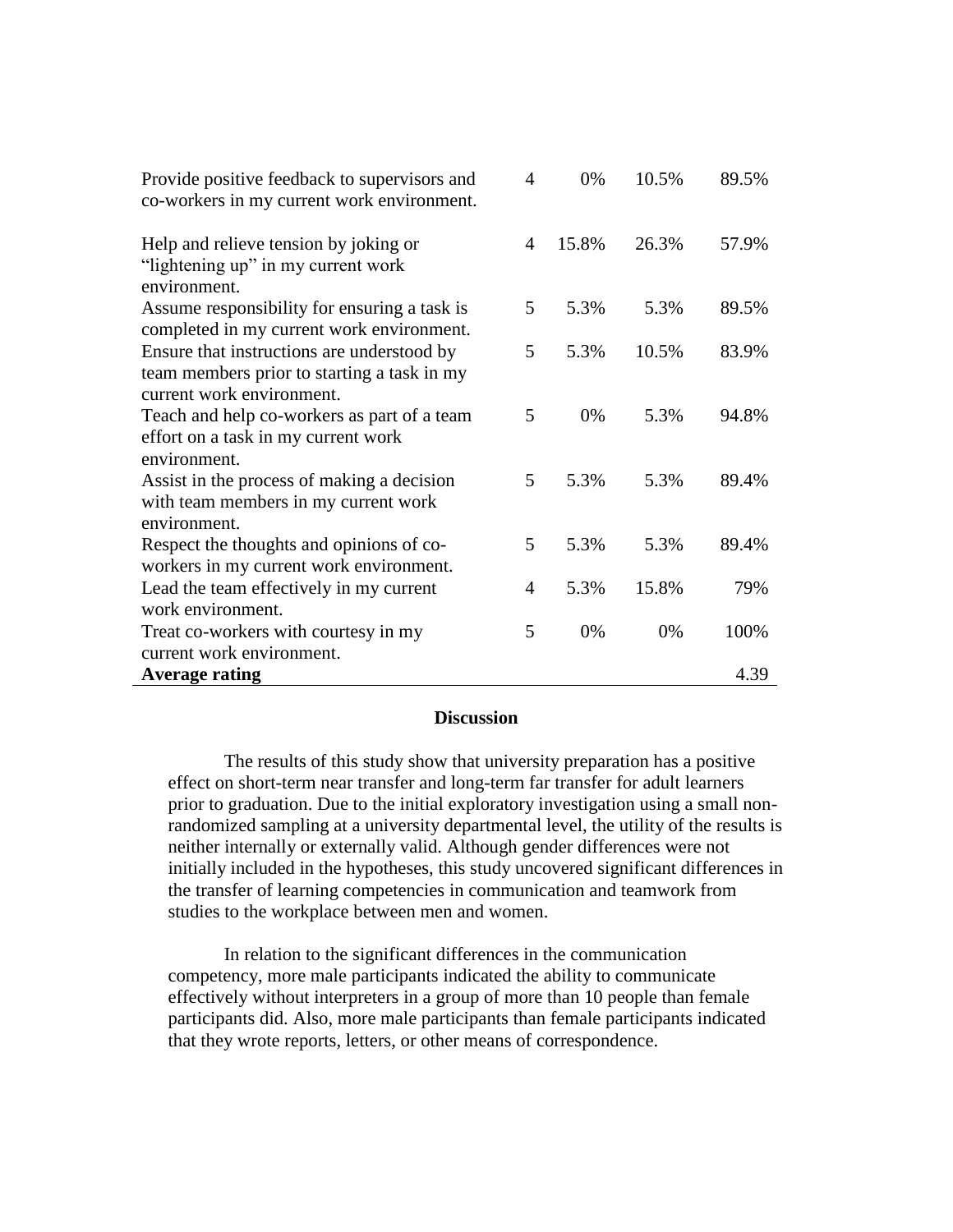In terms of teamwork competency, male participants indicated more teamwork skills than female participants. Additionally, more male participants than female suggested solutions to problems in their work environments. Similarly, male participants assumed more responsibility for completing tasks than female participants, and more male than female participants indicated that they taught and helped co-workers as part of a team.

Male and female participants may have a significantly different level of motivation for applying what they have learned in various settings and contexts to use in the workplace (Haskell, 2001). Participants who are most effective in the workplace are able to apply learned tasks, knowledge, and reasoning from the classroom to new situations (Subedi, 2004). They are also able to contribute their skills to problem solving by effectively interacting with co-workers and supervisors in the work environment (Ryan & Deci, 2000). This may lend some clarification on the gender disparity in the results.

In general, women tend to use communication as a tool to enhance connections and create relationships (Mohindra & Azhar, 2012) and communicate to build rapport and take turns communicating. On the other hand, men use communication to convey information and achieve palpable outcomes (Merchant, 2012) and often communicate in a straightforward manner to work on a task and build relationships while working on a project. Women are more expressive, sensitive, and civil in conversation than men, especially in situations of conflict (Basow & Rubenfield, 2003). On the other hand, men are viewed as more likely than women to exchange information and problem-solving in order to avoid interpersonal problems (Merchant, 2012; Basow & Rubenfield, 2003). These differences may explain the norms that resulted in the significant differences between genders in this study.

From this study, achieving a deeper understanding of these communication issues in non-structured informal and structured formal meetings between male and female participants who are deaf and hard of hearing requires further study. They may differ in communicating through collaborative discussion, exchange of ideas, critiques, and their level of comfort with coworkers and supervisors in a non-structured informal and structured formal meeting. These markedly different communication styles may affect deaf and hard of hearing people in ethical, responsible thinking, decision making, and developing work relationships with hearing co-workers (Padden & Humphries, 2005; Hybels & Weaver, 2007).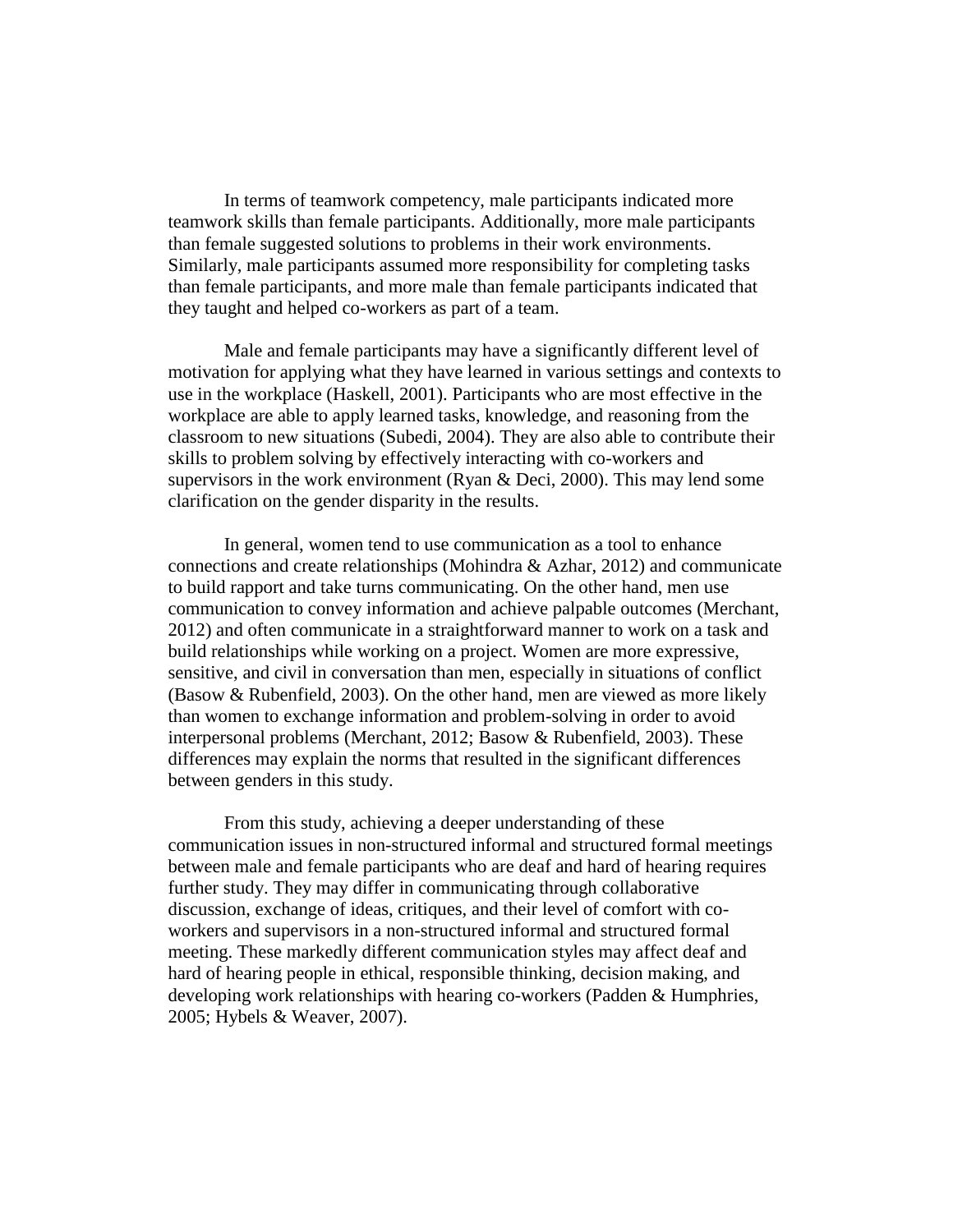Other factors may be that some deaf workers have different preferences for speech reading to communicate with their hearing co-workers daily (Barnett, 2002; Foster, 1998; Foster & MacLeod, 2003). Some may not be able to understand their hearing counterparts, which often leads them to feeling isolated and "out of the loop" in a non-structured formal meeting. Informal conversations are part of everyday communication in small groups of 3-10, or even more than 10 people, without interpreters, and deaf employees are often inadvertently left out of those conversations. For example, deaf workers may not have a chance to visually follow and interact with hearing co-workers or supervisors in an office, in a hallway, in an elevator, or even during lunch hour. Employees who are deaf or hard of hearing often lack access to daily communication that hearing employees have access to at all time, such as office banter or water cooler conversation. This access could help the deaf or hard of hearing employees have greater performance, giving them knowledge of their office culture and "mood".

Another probability related to the lack or non-availability of interpreting service in a work environment is that deaf participants who use ASL may not be confident in expressing or integrating conversation with hearing co-workers who use spoken English. They may instead only apply communication skills they have learned to achieve clear comprehension of the work context in a formal structured meeting when sign language interpreters are available to provide effective communication access with hearing people who use spoken English.

Some participants might be inspired to engage in multifaceted activities only when they have full and effective communication access in the workplace. They may integrate their knowledge and skills in multiple learning contexts and tasks with co-workers and supervisors in an environment free of oppression. Their intrinsic motivation inspires self-determination that is motivated by their innate psychological needs of creativity, teamwork, and communication in order to achieve their desire for productivity (Ryan & Deci, 2000). Self-determination behaviors may guide these participants in motivating their ongoing learning process, as well as maximize their self-confidence.

#### **Limitations of the Study**

Findings from this research are limited and therefore cannot be generalized to a large population sample. Initially, at the departmental level, there was a potential population of 64 graduates. Of these, 28 volunteered to participate in the study, with 19 completing the survey. The pool of participants was reduced by 32%, as some did not meet certain participation criteria. The results took into account only the data collected from those who completed the survey in its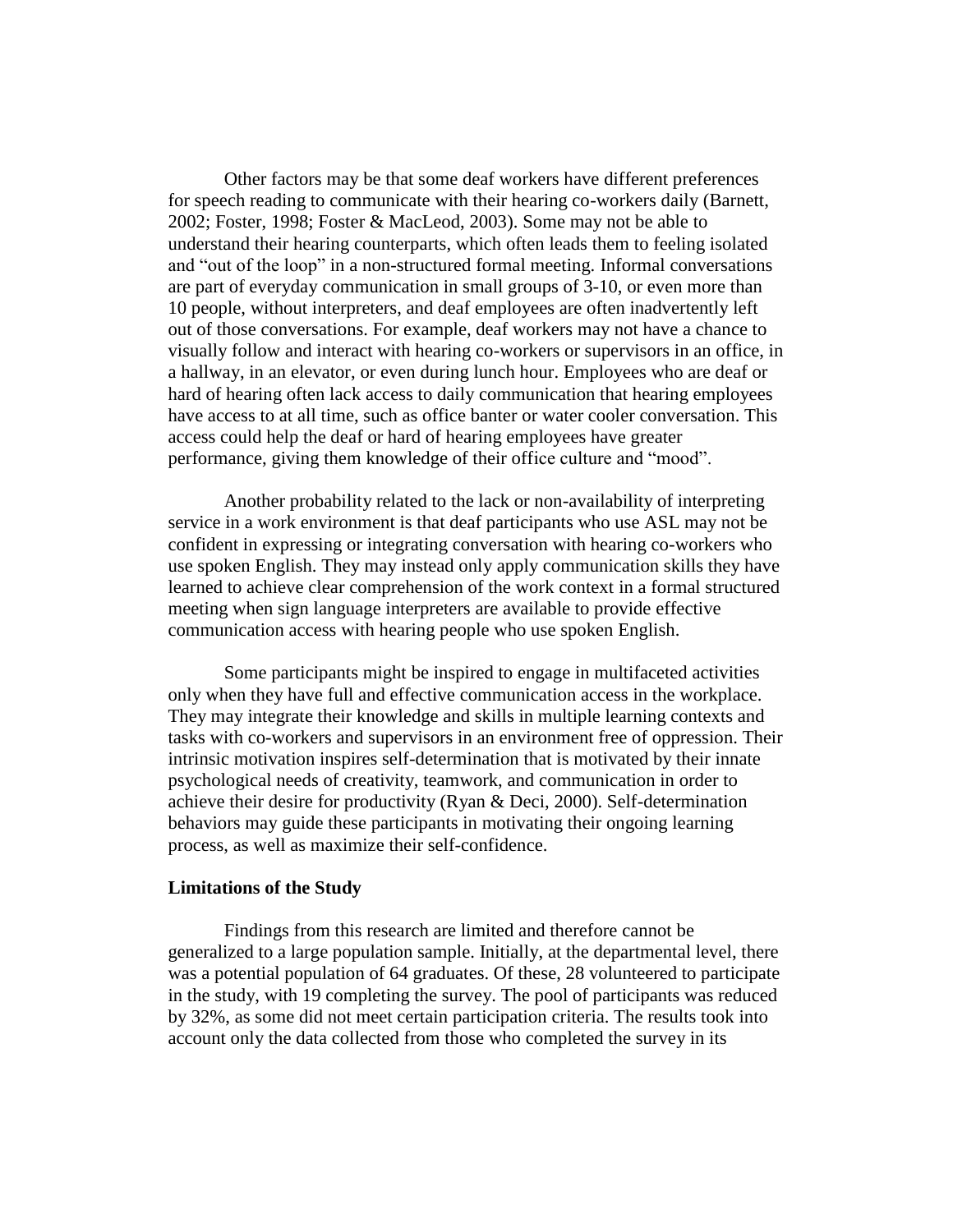entirety. The sample may have affected the internal and external validity measuring the outcomes of transfer of learning from university graduation to employment.

Due to limited data, interpretations of the findings presented in this study are similarly restricted. The most important limitation pertains to the departmental level on research-based major studies of interest because it only allowed investigators to explore recent graduates' major studies in relation to transfer of learning from graduation to employment. The departmental level may not be designed adequately for focusing on learning transfer outcomes or the broader field of major studies. It may have had insufficient challenges to maximize the transfer of learning needs of all the participants.

The results of the study can be inferred while being mindful of the limitations of internal and external validity of whether transfer of learning from graduates to their employment outcomes is sufficient evidence to support the limitations of the sample and departmental-level conditions. In spite of these limitations, the findings of the study have valid conclusions and implications for future research on learning transfer from graduations to the workplace.

### **Recommendations for Future Research**

Even though the findings of this study indicate a significant difference between male and female graduates' long-term far transfer of learning from study to the workplace in the areas of teamwork and communication skills, the investigation of short-term near transfer of learning between classrooms and internship settings requires additional study. The scarcity of literature on this topic, coupled with limited data from this study, leaves researchers eager for further exploration, especially among adult learners who are deaf and hard of hearing.

The authors of this paper will discuss a theoretical understanding of how short-term near transfer between classroom and internship sites that might affect adult learners who are deaf and hard of hearing. Short-term near transfer between classroom and internship sites should be used to investigate the influence of faculty, curriculum design, transfer interventions, and class delivery methods on transfer of learning from classrooms to internship settings. Experienced faculty use best practices to design learning methods in classrooms, which are carried over in the delivery of learning transfer to internship settings. The use of welldesigned learning interventions leads to the expectation of improving learners'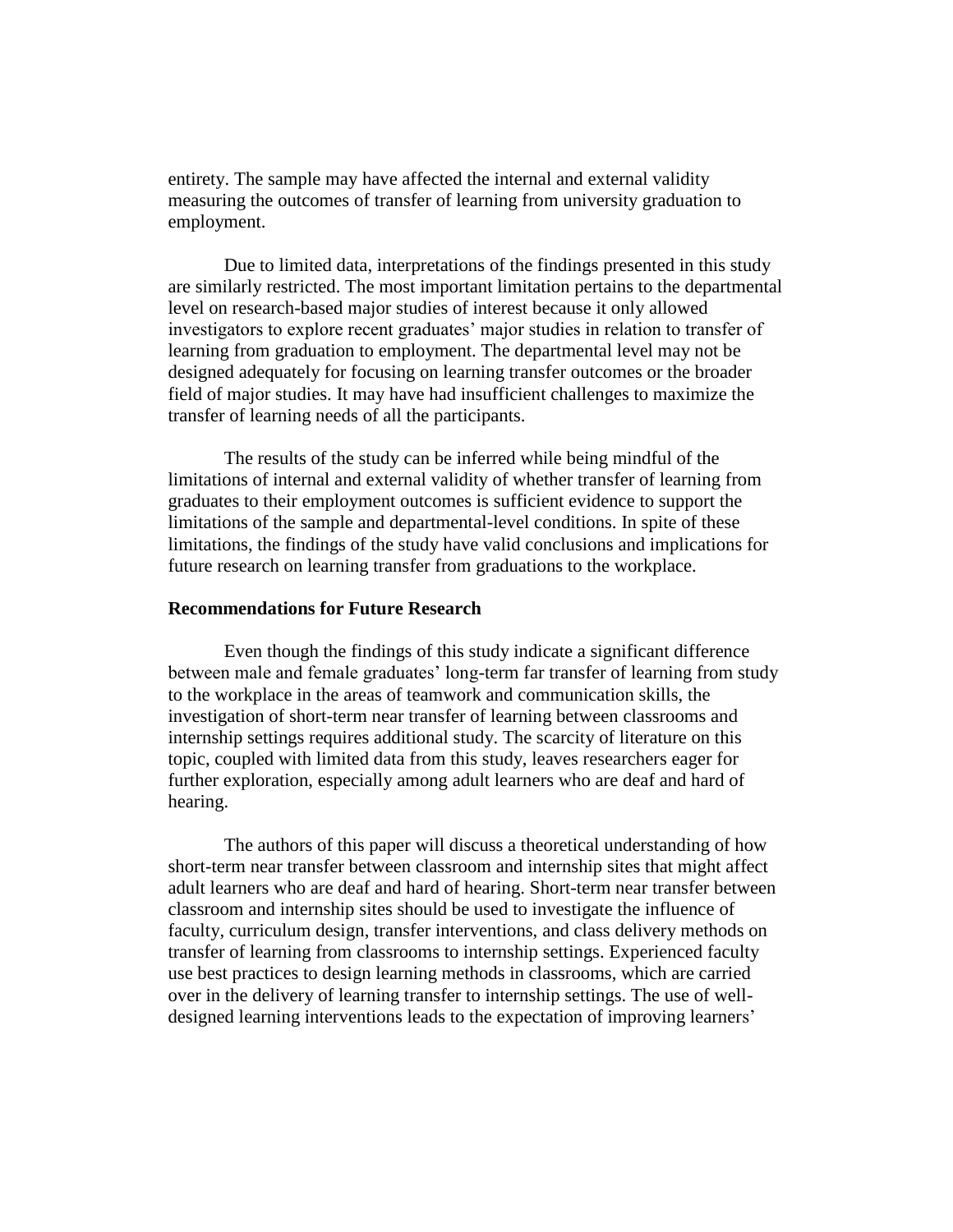performance in an internship and ultimately in the workplace (Burke & Hutchins, 2008).

A consideration for further research is to determine the effects of a shortterm near transfer of learning approach of adult learners' transfer of learning from classrooms to internship settings outcomes. Thus, short-term near transfer of learning is clear in a situation where the acquired knowledge or skills can exemplify near transfer if the classroom environment is simulated to closely mirror the internship and work environment (Barnard & Jacobs, 2007). For example, learning how to resolve mathematical problems in classrooms may help adult learners to later maintain multi-mathematical problem solutions in an internship environment. The investigation of short-term near transfer of learning between classrooms and internship settings warrants additional study.

The results of the qualitative research will contribute to increasing the findings of critical information and descriptive illustrations of these adults. The researchers will explore the pattern of storytelling to discern between successful and unsuccessful experiences in the short-term near transfer climate. Thus, teaching between classrooms and internship sites needs more investigation.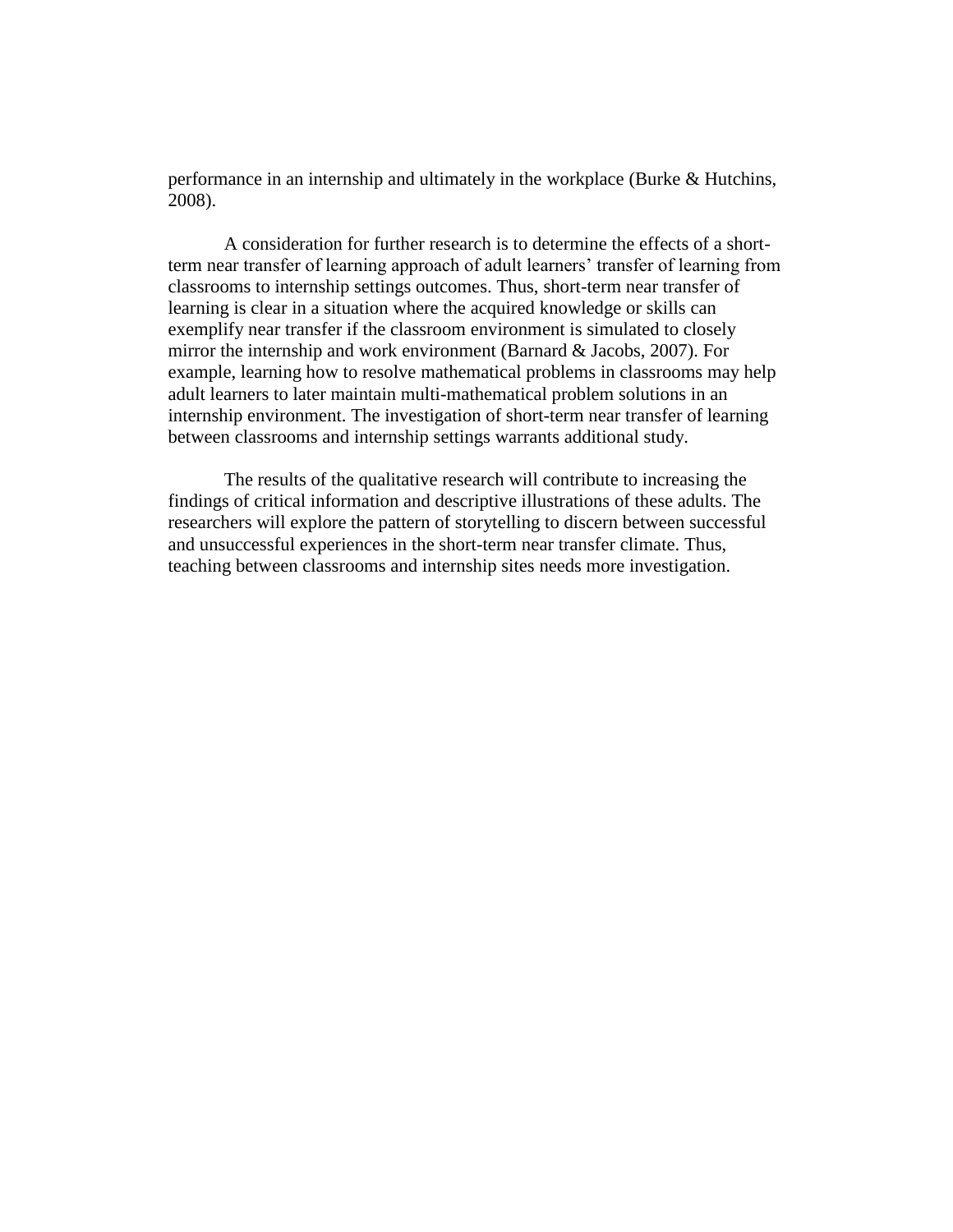### **References**

- Barnett, B. G. (2005). Transferring learning from the classroom to the workplace: Challenges and implications for educational leadership preparation. *Educational Considerations*, 32(2), 6-16. [https://doi.org/10.4148/0146-](https://doi.org/10.4148/0146-9282.1241) [9282.1241](https://doi.org/10.4148/0146-9282.1241)
- Barnett, S. (2002). Communication with deaf and hard of hearing people: A guide for medical education. *Academic Medicine*, 77(7), 694-700.
- Basow, S. A., & Rubenfield, K. (2003). "Troubles talk": Effects of gender and gender typing. Sex Roles. *A Journal of Research*, 48, 183-187. <https://doi.org/10.1023/A:1022411623948>
- Bates, R., Holton, E. F., & Hatala, J. P. (2012). A revised learning transfer system inventory: factorial replication and validation. *Human Resource Development International*, 15, 549-569. <https://doi.org/10.1080/13678868.2012.726872>
- Borden, V. J. H., & Rajecki, D. W. (2000). First-year employment outcomes of psychology baccalaureates: Relatedness, preparedness, and prospects. *Teaching of Psychology 2000, 27*(3), 164-168. [https://doi.org/10.1207/S15328023TOP2703\\_01](https://doi.org/10.1207/S15328023TOP2703_01)
- Boyles, T. (2012).  $21^{st}$  century knowledge, skills, and abilities and entrepreneurial competencies: A model for undergraduate entrepreneurship education. *Journal of Entrepreneurship Education*, 15, 41-55.
- Burke, L. A., & Hutchins, H. M. (2007). Training transfer: An integrative literature review. *Human Resource Development Review 2007, 6*(3), 263- 296.<https://doi.org/10.1177/1534484307303035>
- Burke, L. A., & Hutchins, H. M. (2008). *Identifying best practices in training transfer: A qualitative study of training professionals*. Paper presented at the Academy of Human Resource Development International Research Conference in the Americas, Panama City, FL.
- Chen, H. C. (2003). *Cross cultural validation of learning transfer system inventory in Taiwan*. Louisiana State University and Agricultural and Mechanical College.
- Crebert, G., Bates, M., Bell, B., Patrick, C., & Cragnolini, V. (2004). Developing generic skills at university, during work placement and in employment: Graduates' perceptions. *Higher Education Research & Development, 23*(2), 147-165.<https://doi.org/10.1080/0729436042000206636>
- Creswell, J. W. & Creswell, J. D. (2018). *Research design: Qualitative, quantitative, and mixed methods approaches*. Thousand Oaks, CA: Sage Publications, Inc.
- Deci, E. L., & Ryan, R. M. (2002). *Handbook of self-determination research*. Rochester, NY: The University of Rochester Press.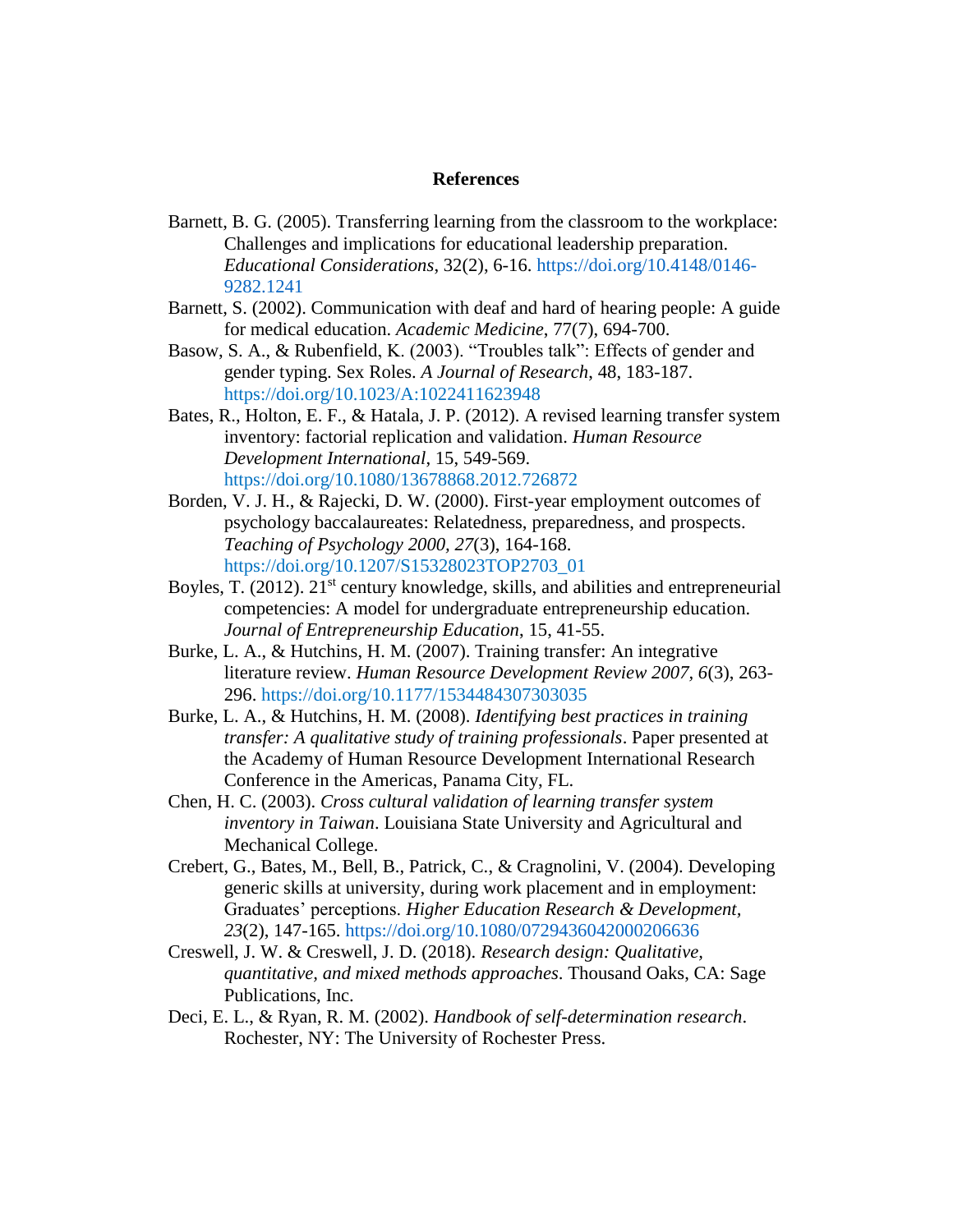- Foster, S. (1998). Communication as social engagement: Implications for interactions between deaf and hearing persons. *Scandinavian Audiology*, 27(4), 116-124.<https://doi.org/10.1080/010503998420748>
- Foster, S. & MacLeod, J. (2003). Deaf people at work: Assessment of communication among deaf and hearing persons in work settings. *International Journal of Audiology*, 42, S128-S139
- Garberoglio, C. L., Cawthon, S., & Sales, A. (2017). *Deaf people and educational attainment in the United States: 2017*. Washington, DC: U.S. Department of Education, Office of Special Education Programs, National Deaf Center on Postsecondary Outcomes.
- Garberoglio, C. L., Cawthon, S. & Bond, M. (2016). *Deaf people and employment in the United States: 2016*. Washington, DC: U.S. Department of Education, Office of Special Education Programs, National Deaf Center on Postsecondary Outcomes.
- Goldstone, R. L. & Day, S. B. (2012). Introduction to "New Conceptualizations of Transfer of Learning." *Educational Psychologist*, *47*(3), 149-152. <http://dx.doi.org/10.1080/00461520.2012.695710>
- Hart Research Associates (2015). *Falling short? College learning and career success*. Washington, DC: Hart Research Associates.
- Haskell, R. E. (2001). *Transfer of learning: Cognition, instruction, and reasoning*. San Diego, CA: Academic Press.
- Holton, E. F., III, & Baldwin, T. T. (2003). Making transfer happen: An action perspective on learning transfer systems. In E. F. I. Holton & T. T. Baldwin (Eds.), *Improving learning transfer in organizations* (pp. 3-15). San Francisco, CA: Jossey-Bass.
- Leberman, S., McDonald, L., & Doyle, S. (2012). *The transfer of learning: Participants' perspectives of adult education and training*. Burlington, VT: Gower Publishing Company.
- Lauby, S. (2014). The difference between knowledge, skills, and abilities. Retrieved from [https://www.linkedin.com/pulse/20141112122448-](https://www.linkedin.com/pulse/20141112122448-3299358-the-difference-between-knowledge-skills-and-abilities) [3299358-the-difference-between-knowledge-skills-and-abilities](https://www.linkedin.com/pulse/20141112122448-3299358-the-difference-between-knowledge-skills-and-abilities)
- McDonald, L. (2005). *Teacher education, training and experience: Knowing what, how, when, why and with*. New Zealand Annual Review of Education, 14, 131-151.
- McDonald, L., & Melchior, L. (2008). Investing in transfer of learning: Dancing the talk. *New Zealand Annual Review of Education*, *17*, 73-90.
- Merchant, K. (2012). How men and women differ: Gender differences in communication styles, influence tactics, and leadership styles. (Unpublished senior thesis). Claremont McKenna College, Washington, DC. Retrieved from [http://scholarship.claremont.edu/cmc\\_theses/513](http://scholarship.claremont.edu/cmc_theses/513)